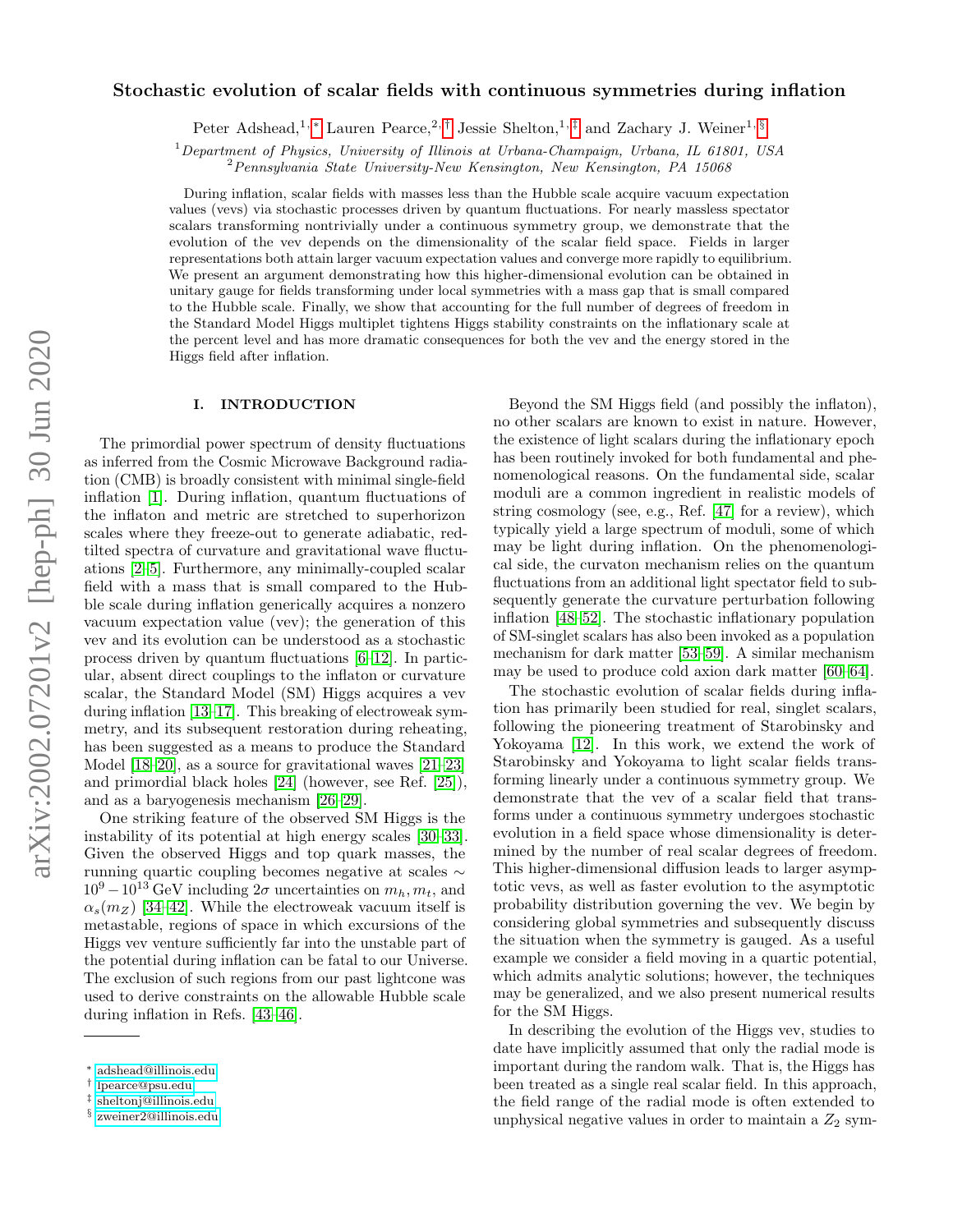metry under which the origin of field space is stationary. However, the SM Higgs is an  $SU(2)$  doublet with four degrees of freedom. Although the Higgs is subject to gauge transformations that can be chosen to make it appear one-dimensional away from the origin (i.e., unitary gauge), we argue that its field space is effectively four-dimensional during at least part of its random walk during inflation; see [\[65,](#page-15-24) [66\]](#page-15-25) for related arguments in a different context. We show that accounting for the larger field space does not significantly impact the probability for the Higgs to attain catastrophically large vevs. However, the larger field space leads to order unity corrections to the value of the root-mean-square Higgs vev and the corresponding energy density in the Higgs field.

This paper is organized as follows. In Sec. [II,](#page-1-0) we begin by developing the Fokker-Planck equation describing the stochastic evolution of a scalar field with a continuous global symmetry, beginning with  $SO(N)$  and then generalizing to other symmetry groups. We solve the resulting Fokker-Planck equation analytically and numerically for a quartic potential in order to demonstrate three important consequences of the enlarged field space. In Sec. [III,](#page-6-0) we then discuss gauging the symmetry, and in Sec. [IV,](#page-8-0) we consider the implications for the stochastic evolution of the SM Higgs during inflation. We conclude in Sec. [V,](#page-10-0) and provide details of our computations in appendices. Appendix [A](#page-11-0) considers the behavior of excited modes in the quartic potential, while Appendix [B](#page-14-4) provides details of our numerical scheme for solving the Fokker-Planck equation.

We work in natural units where  $\hbar = c = k_B = M_{\rm Pl} = 1$ , and our convention for the metric is the 'mostly minus' signature.

# <span id="page-1-0"></span>II. VACUUM EXPECTATION VALUE

We consider a generic inflationary theory described by the action  $S = S_{EH} + S_{inf} + S_{spec}$ , where gravity is described by the usual Einstein-Hilbert action  $S_{\text{EH}}$ ,  $S_{\text{inf}}$  describes a sector that sources the (quasi-)de Sitter inflationary background, and  $S_{\text{spec}}$  describes a minimally coupled spectator scalar,

$$
S_{\rm spec} = \int d^4x \sqrt{-g} \left[ \frac{1}{2} (\partial \vec{\chi}) \cdot (\partial \vec{\chi}) - V (\vec{\chi} \cdot \vec{\chi}) \right]. \tag{1}
$$

We take the scalar  $\vec{\chi}$  to transform under a continuous symmetry group that is respected by the potential. Any couplings between  $\vec{\chi}$  and the inflaton must typically be small to avoid spoiling slow-roll inflation, and in what follows we take them to be zero.

During inflation,  $\vec{\chi}$  acquires a vev,  $\langle \vec{\chi} \cdot \vec{\chi} \rangle \neq 0$ . The evolution of this vev can be described by a Fokker-Planck equation, where the stochastic noise driving the diffusion of the vev is provided by quantum fluctuations of subhorizon modes [\[12\]](#page-15-0). We begin by generalizing the treatment of Ref. [\[12\]](#page-15-0) to the scenario where  $\vec{\chi}$  transforms in the fundamental representation of a global  $SO(N)$  symmetry

before making the further generalization to scalar fields transforming under other continuous symmetry groups.

### A. Global  $SO(N)$  Symmetry

Following the stochastic approach developed in Ref. [\[12\]](#page-15-0), we divide each component of the field  $\vec{\chi}$  into long- and short-wavelength modes,

$$
\chi_i(t, \vec{x}) = \chi_{L,i}(t, \vec{x}) + \int \frac{\mathrm{d}^3 k}{(2\pi)^{3/2}} \Theta(k - \epsilon a H)
$$

$$
\times \left( a_{\vec{k}, i} \chi_{\vec{k}} e^{-i\vec{k}\cdot\vec{x}} + a_{\vec{k}, i}^\dagger \chi_{\vec{k}}^\dagger e^{i\vec{k}\cdot\vec{x}} \right), (2)
$$

with the division occurring at  $k = \epsilon aH$ . The longwavelength modes, denoted by  $\vec{\chi}_L$ , can to good approximation be treated classically, while the short-wavelength modes are quantized. For the long-wavelength modes to be outside the horizon, we must take  $\epsilon \leq 1$  $\epsilon \leq 1$ .<sup>1</sup> For sufficiently small values of  $\epsilon$ , the short-wavelength modes with  $k \geq \epsilon aH$  satisfy the massless Klein-Gordon equation in de Sitter space, with solution

<span id="page-1-4"></span>
$$
\chi_{\vec{k}} = \frac{H}{\sqrt{2k}} \left(\tau - \frac{i}{k}\right) e^{-ik\tau},\tag{3}
$$

where  $\tau = -1/aH$  is conformal time, and  $H = \dot{a}/a$  is the Hubble rate. Here and throughout, overdots represent derivatives with respect to cosmic time  $t$ .

The equation of motion for the long-wavelength modes,

<span id="page-1-2"></span>
$$
\dot{\chi}_{L,i}(t,\vec{x}) = -\frac{1}{3H} \frac{dV}{d\chi_{L,i}} + f_i(t,\vec{x}),
$$
\n(4)

can be viewed as a Langevin equation with the stochastic source term  $f_i$  generated by the "freezing out" of shortwavelength modes,

<span id="page-1-3"></span>
$$
f_i = \int \frac{\mathrm{d}^3 k}{(2\pi)^{3/2}} \delta(k - \epsilon a H) (-\epsilon H \dot{a})
$$

$$
\times \left( a_{\vec{k},i} \chi_{\vec{k}} e^{-i\vec{k}\cdot\vec{x}} + a_{\vec{k},i}^\dagger \chi_{\vec{k}}^\dagger e^{i\vec{k}\cdot\vec{x}} \right). \tag{5}
$$

Eqs. [\(4\)](#page-1-2) and [\(5\)](#page-1-3) are straightforward generalizations of the single-field expressions. The multidimensional Fokker-Planck equation associated with Eq. [\(4\)](#page-1-2) governs the evolution of the one-point probability distribution function  $\rho(\bar{\vec{\chi}}, t)$  describing the probability to observe the field  $\chi_{L,i}$ at the value  $\bar{\chi}_{L,i}$  at time t; for notational simplicity we omit the overbars henceforth. From Eqs. [\(3\)](#page-1-4) and [\(5\)](#page-1-3), the two-point function for the short-distance quantum noise

<span id="page-1-1"></span><sup>&</sup>lt;sup>1</sup> To respect the SO(N) symmetry, the parameter  $\epsilon$ , which implements the division between long and short wavelength modes, must be identical for each component.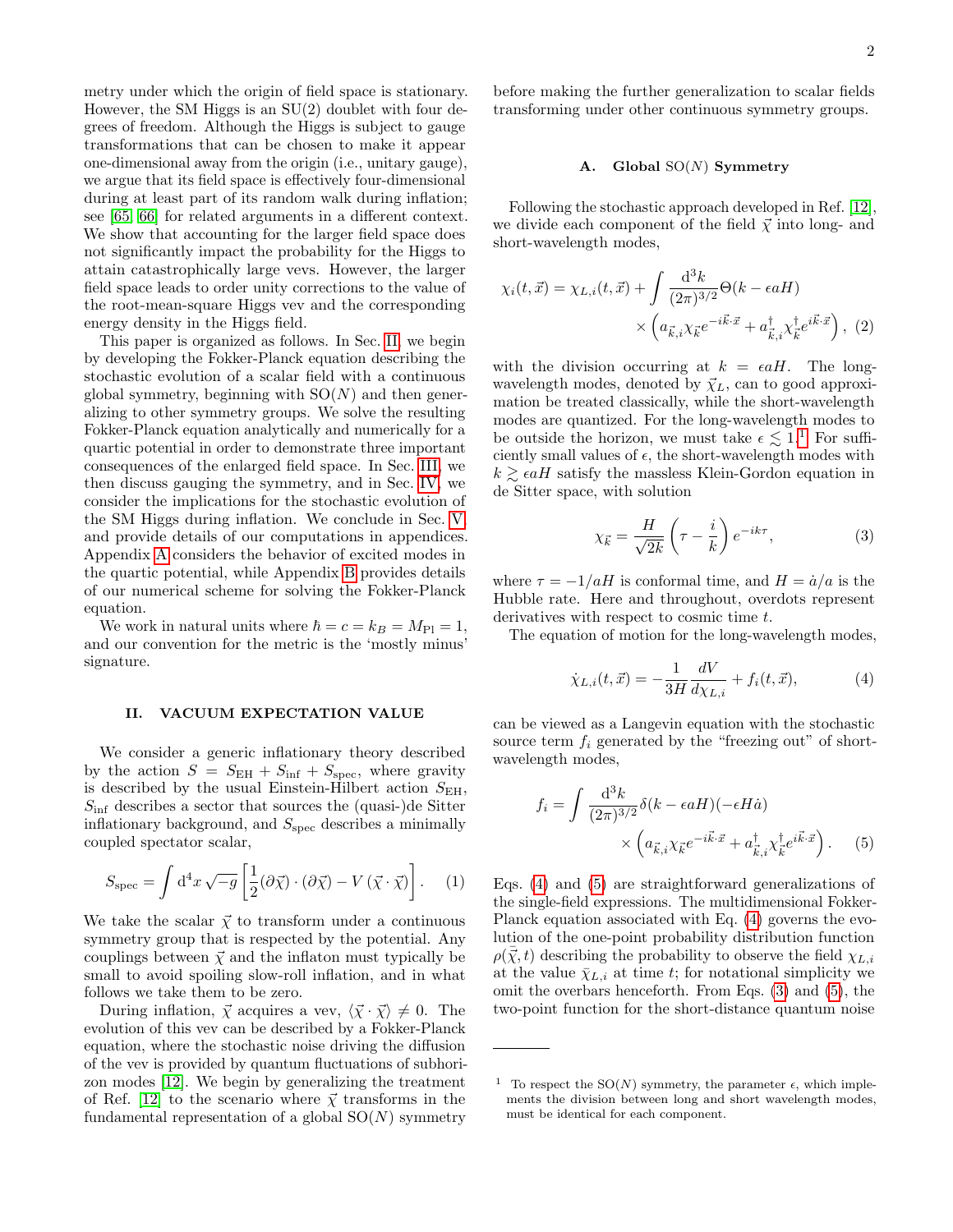is

$$
\langle f_i(x_1, t_1) f_j(x_2, t_2) \rangle = \frac{H^3}{4\pi^2} \delta_{ij} \delta(t_1 - t_2)
$$

$$
\times \frac{\sin\left(\epsilon a H | x_1 - x_2|\right)}{\epsilon a H | x_1 - x_2|}, \quad (6)
$$

yielding for the Fokker-Planck equation

$$
\frac{\partial \rho(\vec{\chi}_L, t)}{\partial t} = \frac{1}{3H} \left[ \rho(\vec{\chi}_L, t) \nabla^2 V + \vec{\nabla} V \cdot \vec{\nabla} \rho(\vec{\chi}_L, t) \right] + \frac{H^3}{8\pi^2} \nabla^2 \rho(\vec{\chi}_L, t), \tag{7}
$$

where the derivatives indicated by  $\vec{\nabla}$  are taken with respect to the field space; see also Ref. [\[67\]](#page-16-0), which studied interacting spectator scalars in a general potential. Here the probability distribution is normalized according to

$$
\int d^N \chi_L \,\rho(\vec{\chi}_L, t) = 1. \tag{8}
$$

To solve for  $\rho(\vec{\chi}_L, t)$ , we decompose it as a sum of eigenmodes  $\Phi$ , whose time dependence is described by an eigenvalue  $\Lambda$ . The mode functions and their corresponding eigenvalues carry a set of indices  $n, m, \ldots$  that are generalizations of the familiar  $n, \ell, m$  indices of a 3dimensional spherical decomposition to N-dimensional space. We make the ansatz

$$
\rho(\vec{\chi}_L, t) = e^{-v(\vec{\chi}_L)} \sum_{n,m,...} a_{n,m,...} \Phi_{n,m,...}(\vec{\chi}_L) e^{-\Lambda_{n,...}(t-t_0)},
$$
\n(9)

where  $t_0$  is the initial time (at which we impose our initial conditions) and we have defined

$$
v(\vec{\chi}_L) \equiv \frac{4\pi^2 V(\vec{\chi}_L)}{3H^4}.
$$
\n(10)

The mode functions are normalized according to

$$
\int d^N \chi_L \, \Phi_{n,m,\dots}(\vec{\chi}_L) \Phi^{\dagger}_{n',m',\dots}(\vec{\chi}_L) = \delta_{n,n'} \delta_{m,m'} \dots,
$$
\n(11)

which is consistent with the normalization condition in Eq. [\(8\)](#page-2-0) due to the existence of a mode with zero eigenvalue  $(\Lambda_0 = 0)$ , which we demonstrate below. Substituting the ansatz of Eq. [\(9\)](#page-2-1) into the Fokker-Planck equation, Eq. [\(7\)](#page-2-2), gives an eigenvalue equation for the modes,

$$
-\nabla^2 \Phi_{n,m,...} + \left[ (\vec{\nabla} v)^2 - \nabla^2 v \right] \Phi_{n,m,...} = \frac{8\pi^2 \Lambda_{n,...}}{H^3} \Phi_{n,m,...}.
$$
\n(12)

For  $SO(N)$ -invariant initial conditions, the probability distribution function depends only on the radial variable  $\chi \equiv \sqrt{\overline{\chi}_L \cdot \overline{\chi}_L}$  (see [A](#page-11-0)ppendix A for an explicit proof). The distribution of the radial vev can be obtained from an effective one-dimensional probability density

$$
\rho_{\text{eff}}(\chi_L, t) \equiv \chi_L^{N-1} \rho(\chi_L, t) \cdot \Omega^{(N-1)}, \tag{13}
$$

where  $\Omega^{(N-1)}$  is the surface area of a unit N – 1-sphere, ensuring

<span id="page-2-6"></span>
$$
\int_0^\infty \mathrm{d}\chi_L \,\rho_{\text{eff}}(\chi_L, t) = 1. \tag{14}
$$

<span id="page-2-2"></span>Finally, it is convenient to work with the dimensionless variables

<span id="page-2-5"></span>
$$
\hat{t} \equiv Ht, \qquad \hat{\chi} \equiv \chi_L/H,\tag{15}
$$

and the corresponding probability distribution  $\hat{\rho}(\hat{\chi}, \hat{t}),$ which is normalized according to  $\int d^N \hat{\chi} \hat{\rho}(\hat{\chi}, t) = 1$ . Defining the effective one-dimensional distribution  $\hat{\rho}_{\text{eff}}(\hat{\chi}, \hat{t})$ analogously in terms of  $\hat{\rho}(\hat{\chi}, \hat{t})$ , we then seek solutions of the Fokker-Planck equation

<span id="page-2-0"></span>
$$
\frac{\partial \hat{\rho}_{\text{eff}}}{\partial \hat{t}} = \frac{1}{8\pi^2} \left( 2 \frac{\partial^2 v}{\partial \hat{\chi}^2} + \frac{N - 1}{\hat{\chi}^2} \right) \hat{\rho}_{\text{eff}} \qquad (16)
$$

$$
+ \frac{1}{8\pi^2} \left( 2 \frac{\partial v}{\partial \hat{\chi}} - \frac{N - 1}{\hat{\chi}} \right) \frac{\partial \hat{\rho}_{\text{eff}}}{\partial \hat{\chi}} + \frac{1}{8\pi^2} \frac{\partial^2 \hat{\rho}_{\text{eff}}}{\partial \hat{\chi}^2}
$$

for  $\hat{\rho}_{\text{eff}}(\hat{\chi},\hat{t})$ .

### 1. Zero modes for  $SO(N)$ -invariant potentials

<span id="page-2-1"></span>The existence of a zero mode can be demonstrated analytically for an arbitrary stable  $SO(N)$ -invariant potential. Note that

$$
\Phi_0(\vec{\chi}_L) = \mathcal{N}e^{-v(\vec{\chi}_L)}\tag{17}
$$

satisfies Eq. [\(12\)](#page-2-3) with eigenvalue  $\Lambda_0 = 0$ .

Because all eigenvalues are non-negative, the zero mode determines the late-time asymptotic form of the probability distribution. Therefore, the coefficient  $a_0$  in the expansion in Eq. [\(9\)](#page-2-1) is not sensitive to the initial condition at  $t = t_0$ . Instead,  $a_0$  can be determined by requiring the probability distribution function to be unit-normalized in the asymptotic future,  $\lim_{t\to\infty} \int d^N \chi_L \rho(\chi_L) = 1$ . Recognizing that the integrand is proportional to  $\Phi_0(\vec{\chi}_L)^2$ and using the eigenmode normalization condition, we see that  $a_0 = \mathcal{N}$ , giving

<span id="page-2-4"></span>
$$
\lim_{t \to \infty} \rho(\vec{\chi}_L) = \mathcal{N}^2 e^{-2v(\vec{\chi}_L)},\tag{18}
$$

<span id="page-2-3"></span>where the constant  $N$  depends on both the dimensionality of field space and the functional form of the potential.

# B. SU(2) and other global symmetry groups

To generalize this treatment to other compact symmetry groups, we begin with an instructive example.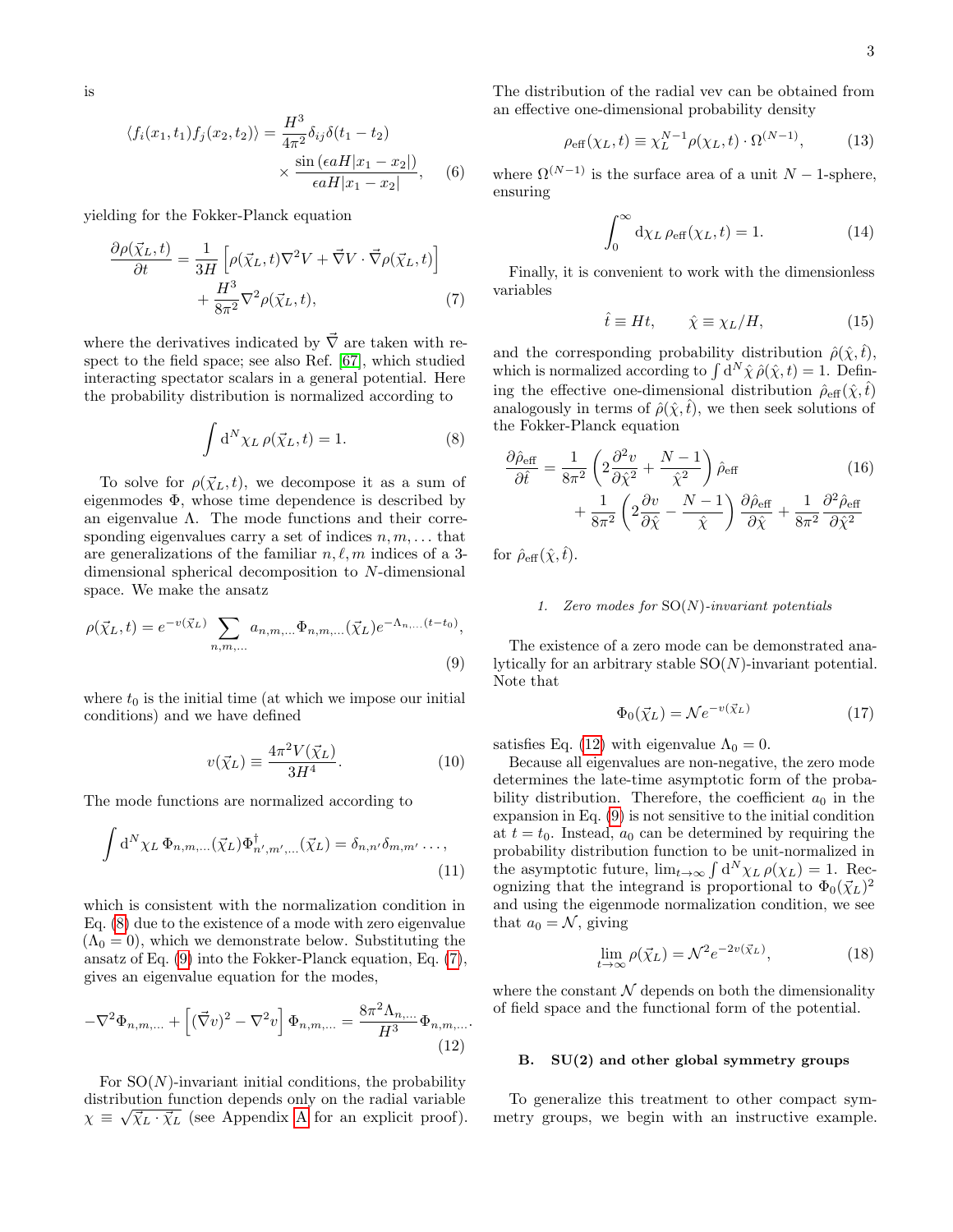Consider a scalar field transforming as the fundamental representation of a global  $SU(2)$  symmetry, which can be parametrized as

$$
\chi = \begin{pmatrix} \chi_1 + i\chi_2 \\ \chi_3 + i\chi_4 \end{pmatrix} . \tag{19}
$$

We assume the action is invariant under  $SU(2)$  rotations, so the potential is a function of  $\chi^{\dagger} \chi = \chi_1^2 + \chi_2^2 + \chi_3^2 + \chi_4^2$ . To derive the Fokker-Planck equation describing the evolution of the vev, we proceed as above for the  $SO(N)$  case, decomposing the fields into long- and short-wavelength components and using the short-wavelength free-field correlation function to obtain the corresponding stochastic diffusion. Since we are interested in the magnitude of the vev and not its direction in field space, it is again convenient to work in spherical coordinates on field space. Explicitly, we write the scalar field as

$$
\chi_L = \chi \left( \frac{\cos \theta_1 + i \sin \theta_1 \cos \theta_2}{\sin \theta_1 \sin \theta_2 \cos \phi + i \sin \theta_1 \sin \theta_2 \sin \phi} \right), \quad (20)
$$

where  $\theta_1, \theta_2 \in [0, \pi]$  and  $\phi \in [0, 2\pi)$ . The space where the vacuum expectation value takes values,  $\mathbb{C}^2$ , is isomorphic to R 4 , and the Laplacian over the (rescaled) field variables in the parametrization of Eq. [\(20\)](#page-3-0) is

$$
\hat{\nabla}^2 = \frac{\partial^2}{\partial \hat{\chi}^2} + \frac{3}{\hat{\chi}} \frac{\partial}{\partial \hat{\chi}} + \frac{1}{\hat{\chi}^2} \nabla_{S^3}^2,\tag{21}
$$

where

$$
\nabla_{S^3}^2 = \frac{1}{\sin^2 \theta_2} \frac{\partial}{\partial \theta_2} \left( \sin^2 \theta_2 \frac{\partial}{\partial \theta_2} \right) \tag{22}
$$

$$
+ \frac{1}{\sin^2 \theta_2} \left( \frac{1}{\sin \theta_1} \frac{\partial}{\partial \theta_1} \left( \sin \theta_1 \frac{\partial}{\partial \theta_1} \right) + \frac{1}{\sin^2 \theta_1} \frac{\partial^2}{\partial \phi^2} \right).
$$

The results of the previous section can now be applied straightforwardly; for example, at late times the distribution function takes its equilibrium form,

$$
\lim_{t \to \infty} \rho(\vec{\chi}_L) = \mathcal{N}^2 e^{-2v(\chi_L)},\tag{23}
$$

where again the precise value of the constant  $\mathcal N$  depends on the dimensionality of field space.

This SU(2) example makes it clear that the derivation of the Fokker-Planck equation depends only on the manifold structure of the field space of the spectator scalar and not on the manifold structure of the group itself. The probability distribution function (for linear representations) is therefore determined by the number of real degrees of freedom possessed by the scalar, as well as the potential. We expect that our analysis holds for a broad range of possible scalar field theories; however, it would not apply directly to theories that have a nontrivial field space metric or topology.

# <span id="page-3-2"></span>C. Example: N-dimensional evolution in a quartic potential

To illustrate the effects of the dimensionality of the field space, we consider an example where an N-dimensional scalar field moves in a  $SO(N)$ -symmetric quartic potential. We focus on three effects: first, the equilibrium distribution and vev attained by the field depend on the dimensionality of the field space; secondly, in larger dimensionality spaces, the probability distribution approaches its equilibrium value faster; and thirdly, we discuss the evolution of the resulting large- $\chi$  tail of the probability distribution. The advantages of this quartic example are that it allows analytic solutions and it helps to develop some quantitative intuition for the N-dependence of the results.

### 1. Equilibrium distribution and vev

<span id="page-3-0"></span>The coefficient  $\mathcal N$  in Eq. [\(18\)](#page-2-4) can be determined analytically for the quartic potential, which we write as

<span id="page-3-3"></span>
$$
V = \frac{\lambda}{4} (\vec{\chi} \cdot \vec{\chi})^2 \equiv \frac{\lambda}{4} \chi^4,
$$
 (24)

where the normalization of the coupling constant has been chosen to agree with the conventions of Ref. [\[6,](#page-14-3) [12\]](#page-15-0) for  $N = 1$ , facilitating comparison. For this potential, we find the asymptotic probability distribution is given by

$$
\lim_{\hat{t}\to\infty}\hat{\rho}(\hat{\chi},\hat{t}) = \frac{2\Gamma(N/2)}{\Gamma(N/4)} \left(\frac{2}{3}\right)^{N/4} \lambda^{N/4} e^{-2v(\hat{\chi})},\qquad(25)
$$

which reduces to the results of Ref. [\[6\]](#page-14-3) for  $N = 1$ . Equivalently, the asymptotic one-dimensional probability density over the rescaled field is

$$
\lim_{\hat{t}\to\infty} \hat{\rho}_{\text{eff}}(\hat{\chi}, \hat{t}) = \frac{4\lambda^{N/4}}{\Gamma(N/4)} \left(\frac{2\pi^2}{3}\right)^{N/4} \hat{\chi}^{N-1} e^{-2\pi^2 \lambda \hat{\chi}^4/3}.
$$
\n(26)

From Eq. [\(26\)](#page-3-1) we find that the equilibrium average vev for a spectator field in a quartic potential is

<span id="page-3-1"></span>
$$
\langle \hat{\chi}^2 \rangle = \lambda^{-1/2} \sqrt{\frac{3}{2}} \frac{\Gamma((2+N)/4)}{\pi \Gamma(N/4)},\tag{27}
$$

which increases as  $\sqrt{N}$  at large N.

This dependence on N is a consequence of the enlarged field space available for the random walk of the spectator vev in a quartic potential: for a one-dimensional scalar field, each stochastic jump is either towards or away from the origin, while in a multi-dimensional space, there are many independent directions into which the vev can diffuse.

As for the one-dimensional case [\[12\]](#page-15-0), higher mode functions can be found numerically. We present our results for the higher eigenmodes in Appendix [A.](#page-11-0) Critically, we find that for any fixed mode (e.g., the first excited mode) the corresponding eigenvalue increases as the dimensionality N increases. Eq.  $(9)$  then implies that the probability distribution approaches its equilibrium value faster at larger N, as we now discuss.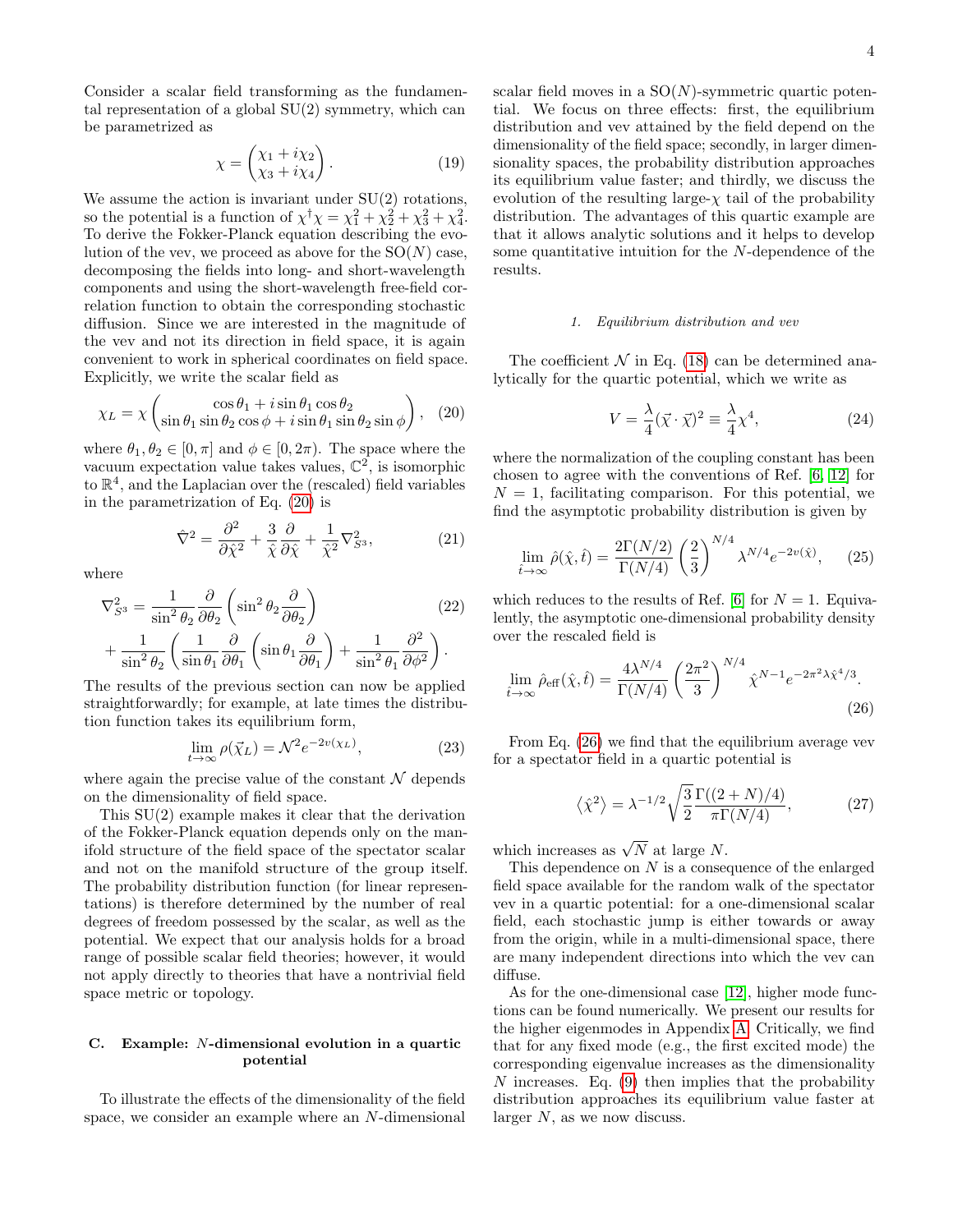# <span id="page-4-2"></span>2. Approach to equilibrium

The eigenvalues of excited modes in the probability distribution govern the evolution of  $P(\hat{\chi})$  to its asymptotic form via the exponential factor  $e^{-\Lambda_{n,m,...}(t-t_0)}$  in Eq. [\(9\)](#page-2-1). In Appendix [A,](#page-11-0) we show that for a quartic potential with fixed coupling  $\lambda$  the eigenvalue for a given mode increases with N. Therefore, any result derived from the approach to equilibrium depends on the number of degrees of freedom in the scalar sector. In particular, the asymptotic probability distribution and equilibrium vev derived above become applicable earlier (i.e., after fewer e-foldings) for scenarios with more degrees of freedom.

<span id="page-4-0"></span>In order to study the approach to equilibrium, we evolve Eq. [\(16\)](#page-2-5) numerically. We take Gaussian initial conditions

$$
\hat{\rho}(\hat{\chi},0) \propto e^{-(\hat{\chi}/\sigma)^2},\tag{28}
$$

with  $\sigma \approx 0.0563$  (using Eq. [\(B3\)](#page-14-5)), and consider the subsequent evolution of the probability distribution.

The approach to the equilibrium distribution depends on both the quartic coupling  $\lambda$  and the dimensionality of the field N. The qualitative dependence on  $\lambda$  is straightforwardly determined by noting that the parameter  $\lambda$ can be removed from the dynamics by rescaling the field according to  $\hat{\chi} \to \lambda^{1/4} \hat{\chi}$  (see [A](#page-11-0)ppendix A for details). However, after rescaling the field,  $\lambda$  reappears in the ini-tial condition, Eq. [\(28\)](#page-4-0). Lower  $\lambda$  then corresponds to a more sharply peaked initial condition with otherwise identical evolution, therefore taking longer to reach equilibrium. In what follows, to explore the dependence on N we fix  $\lambda = 0.05$ .

The evolution of the effective one-dimensional probabil-ity with the number of e-folds is shown in Fig. [1,](#page-4-1) for  $N = 1$ (top) and  $N = 4$  (bottom). Comparing the curves for 30 and 60 e-folds to the asymptotic result demonstrates that the  $N = 4$  scenario relaxes to equilibrium faster.

To illustrate the impact of faster relaxation to equilibrium in higher-dimensional field spaces, we consider the evolution of the energy density  $\langle V \rangle = \lambda \langle \chi^4 \rangle /4$ . In a larger field space the equilibrium vacuum expectation value is enhanced, which corresponds to an enhanced energy density stored in the spectator scalar field. For a field with  $N$  real degrees of freedom in a quartic potential, the asymptotic probability distribution gives

$$
\langle V \rangle_{\text{eq}} = \frac{\lambda}{4} \left\langle \chi^4 \right\rangle_{\text{eq}} = \frac{3NH^4}{32\pi^2}.
$$
 (29)

Because the equilibrium value is linearly dependent on the number of scalar degrees of freedom, to isolate the effect of the speed of relaxation as the dimensionality is varied we consider the evolution of  $\langle V \rangle / \langle V \rangle_{\text{eq}}$ . This quantity is shown in Fig. [2](#page-5-0) as a function of time, measured by the number of e-folds of expansion. As expected from the eigenvalue analysis, the scalar field with four degrees of freedom approaches its equilibrium value significantly faster than the singlet scalar field. After 60 e-folds of



<span id="page-4-1"></span>FIG. 1. The effective probability distribution  $\hat{\rho}_{\text{eff}}(\hat{\chi}, \hat{t})$  as a function of  $\hat{\chi} = \chi/H$ , for a quartic potential with  $\lambda = 0.05$ and  $N = 1$  (top) or  $N = 4$  (bottom).

inflation, the  $N = 4$  scalar field energy density is 99.7% of its equilibrium value while the  $N = 1$  scalar field energy density is 96.2% of its equilibrium density.

# 3. Effects of higher-dimensional field space on the tail of the distribution

The high-scale instability in the SM Higgs potential implies that any Hubble patch where the Higgs field probes sufficiently far beyond the instability scale evolves to the true vacuum. Therefore, any enhancement of the probability for the Higgs to reach large field values may have critical consequences for the safety of our own Universe. We have seen above that a higher-dimensional field space leads to significant enhancement in the equilibrium vev attained by the field. We now consider the effect of the higher dimensionality of the field space on the tail of the distribution at large values of the vev. Although we treat a purely quartic potential with a global symmetry in this section, the quantitative intuition we develop here is useful for the more complicated case of the SM Higgs we consider below in Sec. [IV.](#page-8-0)

At late times, when the probability distribution approaches its asymptotic form, the probability that the vev takes values larger than any given field value  $\hat{\chi}_0 \equiv \chi_0/H$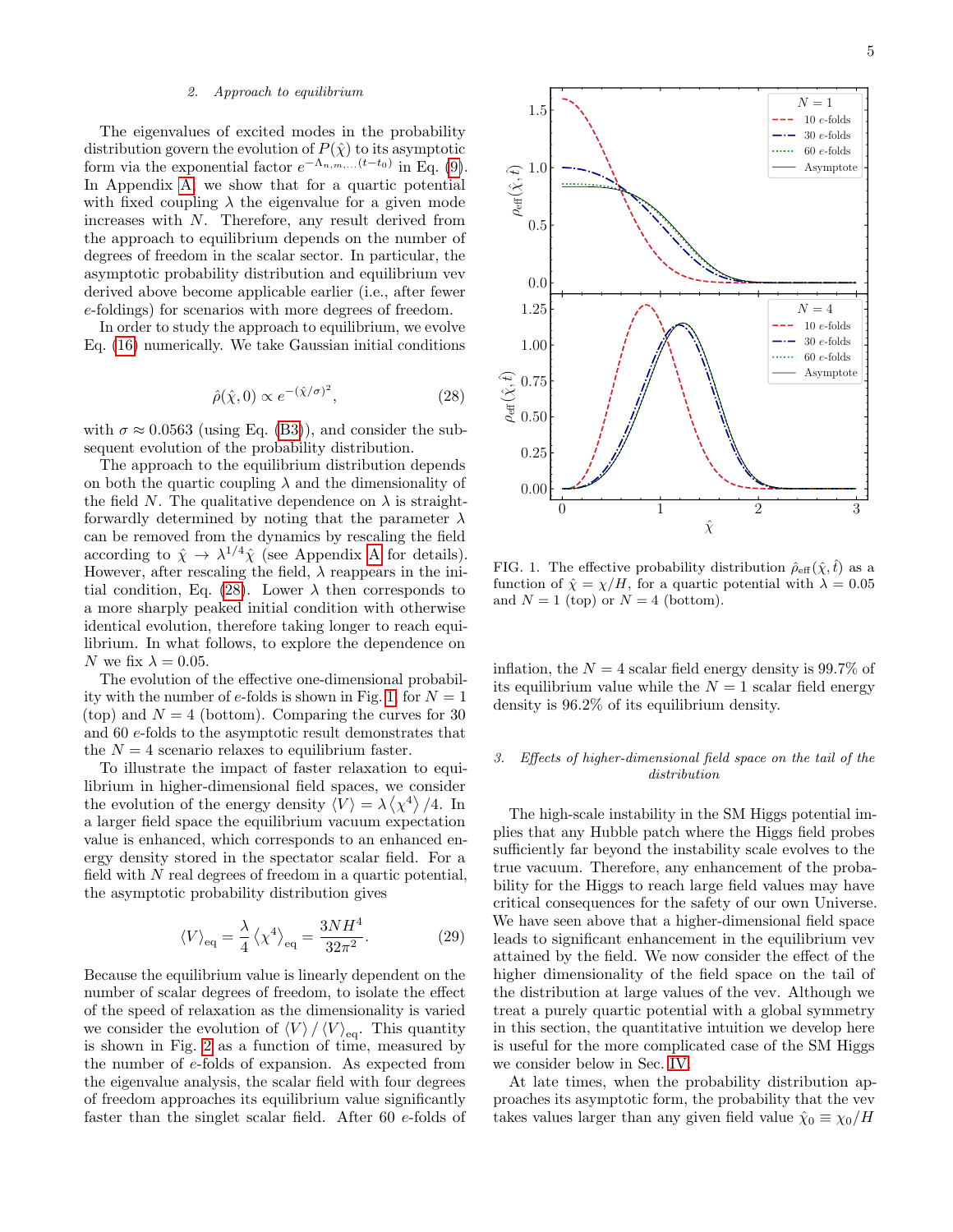

<span id="page-5-0"></span>FIG. 2. Evolution of the ratio of the expectation value of the energy density  $V = \lambda \chi^4/4$  to its equilibrium value as a function of time (number of e-folds), for scalar fields with  $N = 1$  and  $N = 4$  degrees of freedom and fixed  $\lambda = 0.05$ .



<span id="page-5-1"></span>FIG. 3. Asymptotic values of  $P(\hat{\chi} > \hat{\chi}_0)$  for a quartic potential, as a function of  $\lambda^{1/4} \hat{\chi}_0$ , for scalar fields with  $N = 1$  to  $N = 4$ real degrees of freedom.

is

$$
P(\hat{\chi} \ge \hat{\chi}_0) = 1 - \int_0^{\hat{\chi}_0} d\hat{\chi} \,\rho_{\text{eff}}(\hat{\chi}),
$$
  
= 
$$
\frac{\Gamma(N/4, 2\pi^2 \lambda \hat{\chi}_0^4/3)}{\Gamma(N/4)},
$$
 (30)

where  $\Gamma(a, z)$  is the incomplete Gamma function. The dependence of  $P(\hat{\chi} \geq \hat{\chi}_0)$  on the number of real degrees of freedom  $N$  is shown in Fig. [3.](#page-5-1) As  $N$  increases, there is more support at large field values, and therefore the probability of finding  $\hat{\chi} \geq \hat{\chi}_0$  falls off less rapidly. The tail of the probability distribution is thus enhanced by several orders of magnitude, as shown in Fig. [4.](#page-5-2)

The current observable Universe is comprised of approximately  $e^{3n}$  patches of size ~ H, where  $n \gtrsim 60$  is the



<span id="page-5-2"></span>FIG. 4. Logarithm of the ratio  $P(\hat{\chi} > \hat{\chi}_0)$  for N real degrees of freedom to  $N = 1$  in a quartic potential, as a function of  $\lambda^{-1/4} \hat{\chi}_0$ . The probability of finding  $\hat{\chi} > \hat{\chi}_0$  can be enhanced by several orders of magnitude at large  $\lambda^{-1/4} \hat{\chi}_0$ .

number of e-folds of inflation. The probability that no patch in our past light cone has a value of  $\hat{\chi}$  greater than some value  $\hat{\chi}_{-180}$  is found by solving

<span id="page-5-5"></span>
$$
P(\hat{\chi} > \hat{\chi}_{-180}) \lesssim e^{-180}.
$$
 (31)

Solving this equation for  $\hat{\chi}_{-180}$  with  $N = 1$  in a quartic potential gives

<span id="page-5-6"></span>
$$
\lambda^{1/4} \hat{\chi}_{-180, N=1} > 2.27 \tag{32}
$$

using the equilibrium probability distribution of Eq. [\(30\)](#page-5-3). Because the large- $\chi$  tail of the probability distribution is enhanced as N increases, solving the same equation for  $N > 1$  results in larger values of  $\hat{\chi}_{-180}$ . However, the resulting numerical shift in  $\hat{\chi}_{-180}$  is small: although the tail of the probability distribution is enhanced by several orders of magnitude as  $N$  increases (see Fig. [4\)](#page-5-2), this enhancement is counterbalanced by the exponential decrease of the probability distribution with  $\hat{\chi}$  (independent of the dimensionality).

Given some  $\hat{\chi}_{0,N=1}$ , we can analytically solve the equation

$$
P(\hat{\chi} > \hat{\chi}_{0,N=4})|_{N=4} = P(\hat{\chi} > \hat{\chi}_{0,N=1})|_{N=1}
$$
 (33)

<span id="page-5-3"></span>for  $\hat{\chi}_{0,N=4}$  in a quartic potential to obtain the value  $\hat{\chi}_{0,N=4}$  for which the probability in the tail of the fourdimensional distribution is equal to the specified probability in the tail of the one-dimensional distribution. We find

$$
\hat{\chi}_{0,N=4} = \left[\frac{3}{2\pi^2\lambda} \ln \left(\frac{\Gamma(1/4)}{\Gamma(1/4, 2\pi^2\lambda \hat{\chi}_{0,N=1}^4/3)}\right)\right]^{1/4}.
$$
\n(34)

Using Eq. [\(34\)](#page-5-4), we find that  $\lambda^{1/4} \hat{\chi}_{-180,N=1} \geq 2.27$ corresponds to

<span id="page-5-7"></span><span id="page-5-4"></span>
$$
\lambda^{1/4} \hat{\chi}_{-180, N=4} \gtrsim 2.29. \tag{35}
$$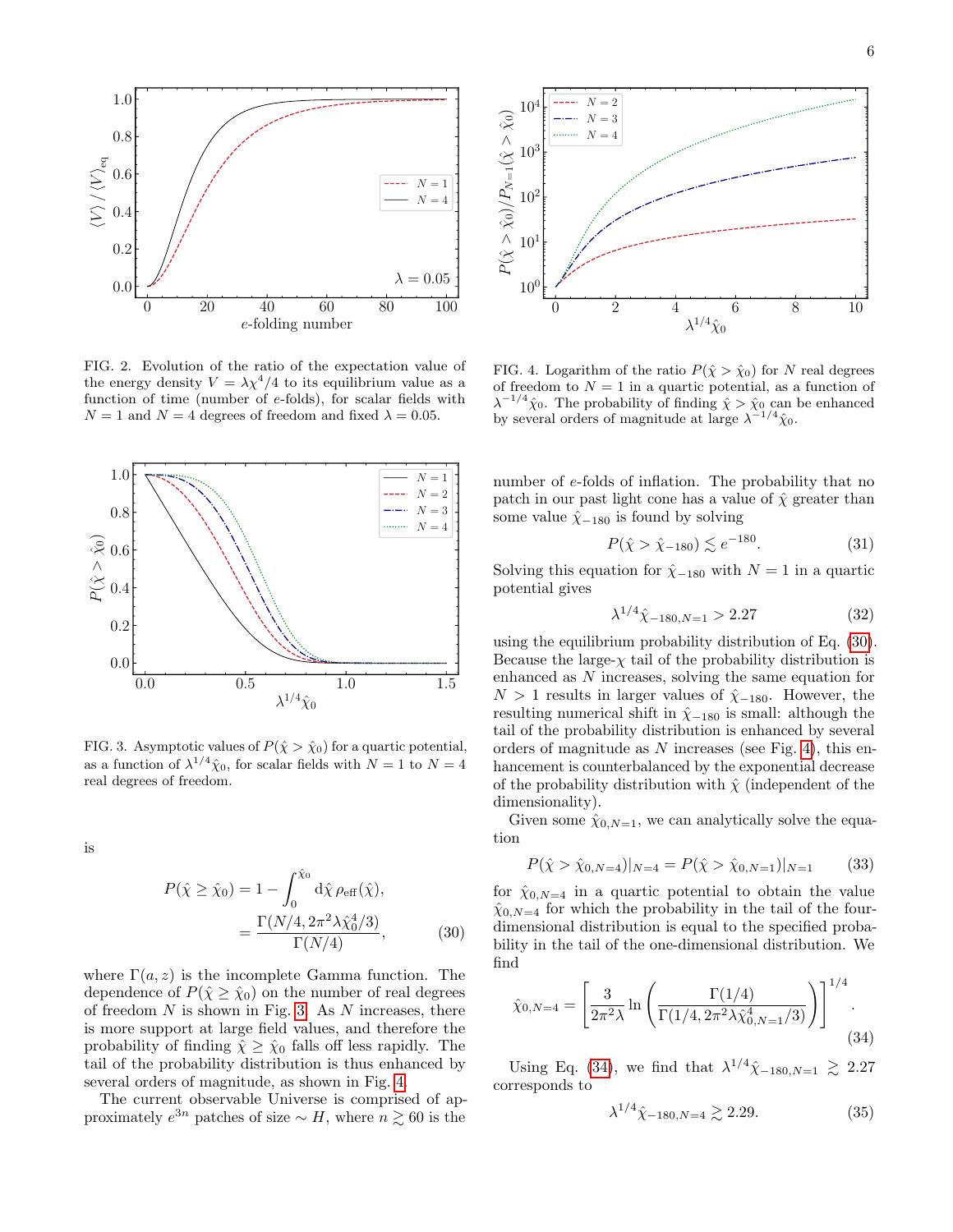This result holds for the equilibrium probability distribution. However, as we have noted above, the approach to the equilibrium distribution is faster for  $N > 1$  than for  $N = 1$ , which can be important if the inflationary epoch is too short for the probability distribution to obtain its asymptotic form. For sufficiently narrow initial conditions, the value of  $\chi_{-180}$  can be substantially smaller than the asymptotic results when inflation ends before the equilibrium distribution is reached.

We study the tail of the distribution by evolving the Fokker-Plank equation numerically, as described in Appendix [B.](#page-14-4) After evolving for 60 e-folds, we determine  $\hat{\chi}_{-180}$ , with results shown in Fig. [5.](#page-6-1) As expected, we see that at sufficiently small couplings  $(\lambda \lesssim 10^{-2.5})$  the field value  $\hat{\chi}_{-180}$  is significantly smaller than its asymptotic value. For  $\lambda \sim 10^{-4}$ , we have  $\lambda^{1/4} \hat{\chi}_{-180, N=1} \approx 1.92$  and  $\lambda^{1/4} \hat{\chi}_{-180, N=4} \approx 1.96$ . The bottom panel of Fig. [5](#page-6-1) shows the ratio of  $\lambda^{1/4} \hat{\chi}_{-180,N=1}$  to its equilibrium value. We see that while  $N = 4$  does approach its equilibrium value at slightly smaller values of  $\lambda$ , as expected from Sec. [II C 2,](#page-4-2) the difference between  $N = 1$  and  $N = 4$  lines remains small over four decades in  $\lambda$ , never differing by more than 2 percent.

Given the significant effect of the dimensionality of the field space on the vev, energy density, and the speed of approach to equilibrium, it may appear surprising that the probability to obtain very large vevs is not similarly affected. However, some insight into the large-vev behavior can be obtained by considering the the Fokker-Planck equation for  $\hat{\rho}_{\text{eff}}$ , Eq. [\(16\)](#page-2-5). At large field values  $\hat{\chi} \gg 1$ , the terms involving  $N$  are unimportant compared to the potential (assuming that  $\partial v/\partial \hat{\chi}$  falls slower than  $1/\hat{\chi}$ ). That is, the dynamics far from the origin are dominated by the forcing due to the potential gradients. For the quartic potential it is straightforward to see that, for field values much larger than the equilibrium vev, the dynamics due to the extra degrees of freedom become subdominant.

# <span id="page-6-0"></span>III. GAUGING THE SYMMETRY

So far, we have considered fields transforming under a global symmetry. In this section, we gauge the symmetry and introduce the associated gauge fields. When the scalar field obtains a vacuum expectation value during its random walk, the gauge symmetry is spontaneously broken, and the physical spectrum develops a mass gap parametrically given by  $m \sim g\chi$ , where g is the gauge coupling. The physical content of a spontaneously broken gauge theory is often made more explicit by going to unitary gauge, where Goldstone bosons are no longer present in the theory as propagating fields.[2](#page-6-2) However, the bad UV behavior of the longitudinal polarization of



<span id="page-6-1"></span>FIG. 5. Top:  $\lambda^{1/4} \hat{\chi}_{-180}$ , with  $\hat{\chi}_{-180}$  defined in Eq. [\(31\)](#page-5-5). Dots indicate the value after 60 e-folds while lines indicate the values obtained from the asymptotic probability distribution function, Eqs. [\(32\)](#page-5-6) and [\(35\)](#page-5-7). Bottom: The ratio of  $\lambda^{1/4}\hat{\chi}_{-180}$ to its equilibrium (asymptotic) value.

the gauge-boson propagator in unitary gauge introduces spurious divergences in loop diagrams. In Minkowski space, these divergences require a new counterterm to cancel them [\[65,](#page-15-24) [69,](#page-16-2) [70\]](#page-16-3):

<span id="page-6-3"></span>
$$
\mathcal{L}_{ct} = -(N-1)i\delta^4(0)\ln(\chi)\,,\tag{36}
$$

where  $N - 1$  is the number of massive gauge bosons, or equivalently the number of eaten Goldstone bosons. The appearance of this counterterm in unitary gauge can also be seen starting from the Fadeev-Popov Lagrangian in path integral calculations [\[70,](#page-16-3) [71\]](#page-16-4). For simplicity we take all Goldstone bosons to be eaten, as in the SM, but the discussion should generalize straightforwardly to more general patterns of spontaneous breaking of linearlyrealized symmetries.

Derivations of the unitary gauge counterterm from explicit loop calculations [\[65,](#page-15-24) [70\]](#page-16-3) clarify how the divergent  $\delta^4(0)$  in Eq. [\(36\)](#page-6-3) should be understood. The spurious quartic divergences that appear in unitary gauge come from one-loop diagrams of the kind shown in Fig. [6.](#page-7-0) In these diagrams, the unitary gauge form of the gauge boson propagator gives rise to momentum integrals of the form

<span id="page-6-4"></span>
$$
\int \frac{\mathrm{d}^4 k}{(2\pi)^4} \frac{k^2}{k^2 - m^2}.
$$
 (37)

<span id="page-6-2"></span><sup>2</sup> For a discussion of unitary gauge at a general location in field space, where  $\partial V/\partial \chi_i \neq 0$ , see [\[68\]](#page-16-1).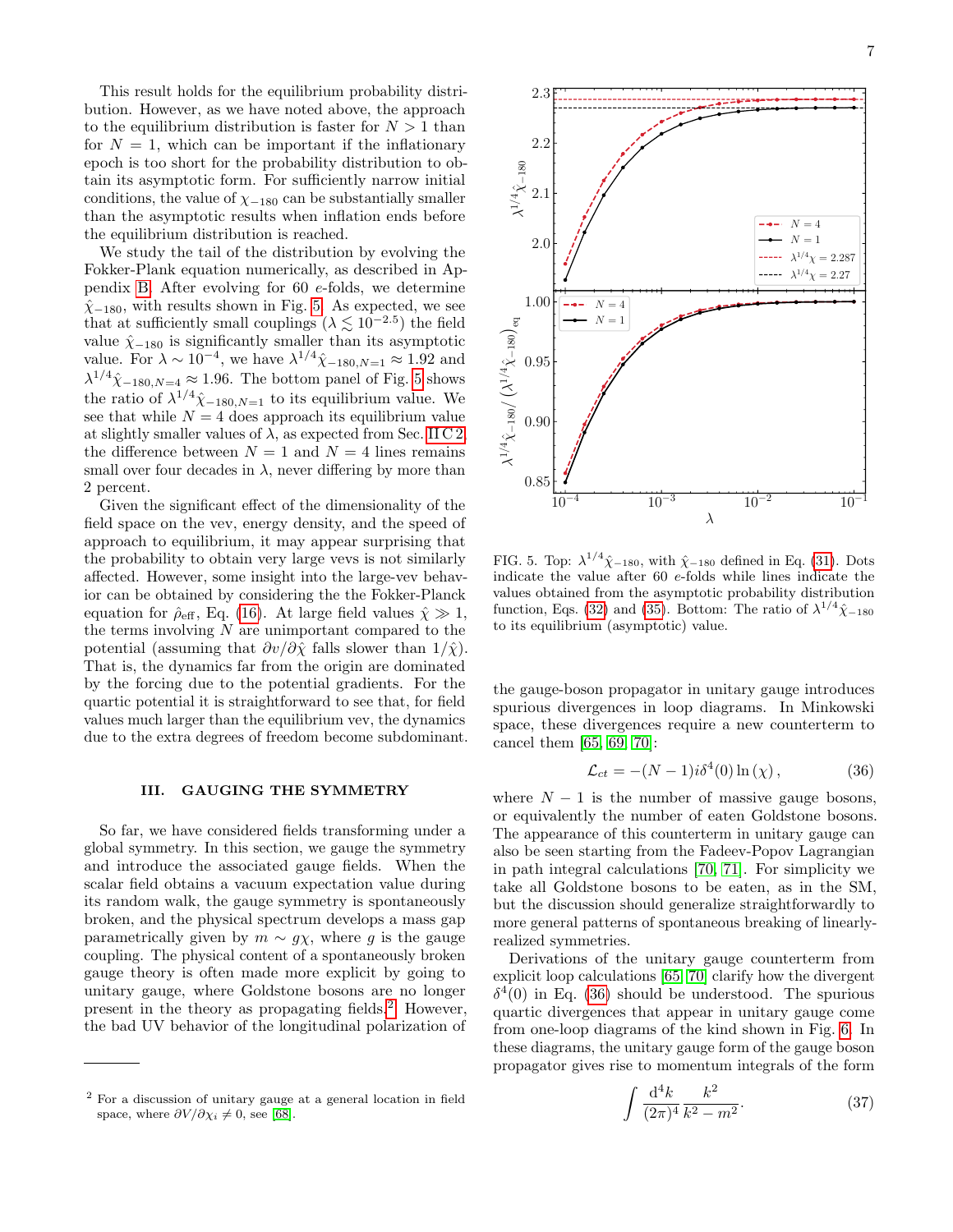

<span id="page-7-0"></span>FIG. 6. Example one-loop diagrams with one and two external Higgs bosons that give rise to spurious quartic divergences in unitary gauge.

The natural regularization of this momentum integral yields  $\delta^4(0) = \int d^4k/(2\pi)^4 \equiv i\Lambda^4$ , where  $\Lambda$  is a UV cutoff in  $k$ -space, and the factor of  $i$  arises from the standard Wick rotation employed to evaluate four-momentum integrals. With this regularization prescription, the Lagrangian of Eq. [\(36\)](#page-6-3) is manifestly Hermitian. These quartic divergences appear in correlation functions with any number  $n$  of external Higgs bosons, in such a way that the counterterms needed at each individual  $n$  can be resummed to yield the logarithmic expression in Eq. [\(36\)](#page-6-3).

Now let us consider what the consequences of these spurious quartic divergences are in de Sitter space. In de Sitter space, the UV structure of the unitary gauge theory is identical to that in Minkowski space. We therefore expect the de Sitter computations that lead to the analogue of Eq. [\(37\)](#page-6-4) to generate similar UV divergences. However, we also expect a number of new features in de Sitter due to the presence of the de Sitter horizon which alters the form of the propagator in the IR. Because modes with masses  $m \leq H$  behave differently than those with  $m \gtrsim H$ , we expect qualitatively different effects in these two regimes.

In constructing the Langevin and Fokker-Planck equations for the long-wavelength modes above, the split between short and long wavelength modes imposes an effective IR cutoff on the theory at the horizon scale. The effect of this cutoff depends on the mass of the gauge bosons. On the one hand, for gauge boson masses  $m \ll H$ , the IR behavior of the unitary gauge contribution to the divergent momentum integrals is controlled by the IR cutoff. In this case, after the UV divergences in the one-loop effective action are cancelled by the counterterm of Eq. [\(36\)](#page-6-3), the loop integrals of Eq. [\(37\)](#page-6-4) produce a finite and physical contribution of the form

$$
\delta \mathcal{L} = (N - 1) \Lambda_{IR}^4 \ln(\chi) = (N - 1) \frac{3H^4}{8\pi^2} \ln(\chi), \quad (38)
$$

where in the second equality we took the fourth power of the IR cutoff to be the inverse of the subhorizon fourvolume. This subhorizon volume is the product of one Hubble time and the volume of a spatial three-sphere,

$$
V_{hor} = \frac{4}{3}\pi \left(\frac{1}{H}\right)^3 \times \frac{2\pi}{H}.
$$
 (39)

On the other hand, when the gauge boson mass is above the Hubble scale,  $m \gtrsim H$ , it is instead the gauge boson mass that controls the IR behavior. In this case, the pole at the physical gauge boson mass is within the region of integration in Eq. [\(37\)](#page-6-4). Accordingly, the IR cut-off from the finite number of modes within the Hubble volume results in a negligible contributions to the correlation functions. This reflects the mass gap in the physical spectrum of the spontaneously broken gauge theory: when the mass gap is larger than the Hubble scale, only the radial mode remains light, and the field is effectively one-dimensional.

To summarize, when the gauge boson mass is below the Hubble scale, in de Sitter space the bad UV behavior of the gauge boson propagators in unitary gauge induces a contribution to the Langevin equation for the longwavelength fluctuations. This contribution acts as an addition to the potential for the radial mode

$$
V(\chi) = \frac{\lambda}{4} \chi^4 - (N - 1) \frac{3H^4}{8\pi^2} \ln(\chi)
$$
  
=  $V_0(\chi) + V_{ug}(\chi)$ . (40)

The Fokker-Planck equation for a single real field in unitary gauge is then

<span id="page-7-2"></span>
$$
\frac{8\pi^2}{H^3} \frac{\partial \rho}{\partial t} = \frac{8\pi^2}{3H^4} \left( \frac{\partial^2 V_0}{\partial \chi^2} + \frac{(N-1)}{\chi^2} \right) \rho \qquad (41)
$$

$$
+ \frac{8\pi^2}{3H^4} \left( \frac{\partial V_0}{\partial \chi} - \frac{(N-1)}{\chi} \right) \frac{\partial \rho}{\partial \chi} + \frac{\partial^2 \rho}{\partial \chi^2}.
$$

However, this is exactly the same as the Fokker-Planck equation describing the evolution of the radial mode in an N-dimensional field space subject to the potential  $V_0$ , as we now show. Taking  $\rho$  to depend only on  $\chi$ , i.e, isotropic in field space, the N-dimensional Fokker-Planck equation is

<span id="page-7-1"></span>
$$
\frac{8\pi^2}{H^3} \frac{\partial \rho}{\partial t} = \frac{8\pi^2}{3H^4} \left[ \rho \frac{1}{\chi^{N-1}} \frac{\partial}{\partial \chi} \left( \chi^{N-1} \frac{\partial V_0}{\partial \chi} \right) + \frac{\partial V_0}{\partial \chi} \frac{\partial \rho}{\partial \chi} \right] + \frac{1}{\chi^{N-1}} \frac{\partial}{\partial \chi} \left( \chi^{N-1} \frac{\partial \rho}{\partial \chi} \right). \tag{42}
$$

But when Eq. [\(42\)](#page-7-1) is written in terms of the effective onedimensional probability distribution for the radial mode  $\rho_{\text{eff}}$  (defined in Eq. [\(13\)](#page-2-6)), it precisely matches Eq. [\(41\)](#page-7-2) with the replacement  $\rho \rightarrow \rho_{\text{eff}}$ .

Since the vev of the scalar field controls the size of the mass gap, at sufficiently large values of the vev  $(\chi \geq H/g)$ the field necessarily appears one-dimensional, as only the radial mode remains light compared to the Hubble scale. Thus we generically expect a scalar field transforming nontrivially under a gauge symmetry to transition between an N-dimensional regime at small vevs to a one-dimensional regime at large vevs. To fully describe this transition would require a full loop calculation in de Sitter space, which is beyond the scope of this paper; however, as we show below, this treatment is already sufficient to obtain interesting results for the SM Higgs.

Gauging the symmetry also introduces a distinct new correction to the potential from the backreaction of the associated gauge bosons. In unitary gauge, the gauge fields that correspond to spontaneously broken generators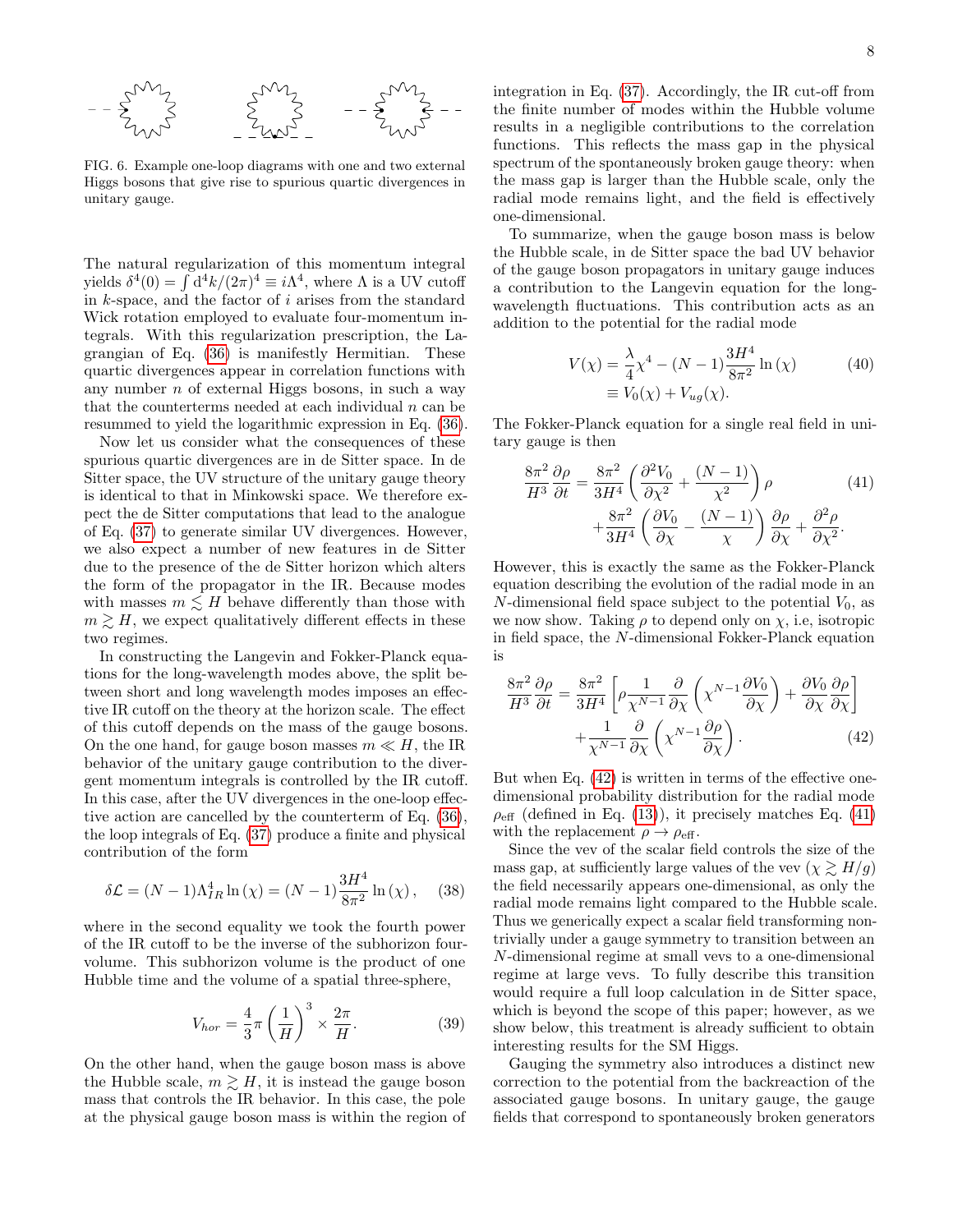acquire mass and a longitudinal degree of freedom via the Higgs mechanism. This mass term breaks the conformal symmetry, inducing particle production of the massive degrees of freedom in the de Sitter background. This process results in a physical bath of gauge bosons on the horizon scale that can then backreact on the radial mode.

In the Hartree approximation, we can estimate the correction to the scalar potential from the interaction with this background of gauge bosons as

$$
\Delta V \approx \frac{1}{2} g^2 \left\langle A^\mu A_\mu \right\rangle \chi^2. \tag{43}
$$

Approximating the gauge boson expectation value by  $\langle A^{\mu}A_{\mu}\rangle \sim 3H^2/(4\pi)^2$ , we see that the physical bath of gauge bosons induces a small correction to the scalar mass,

$$
\delta m_{\chi}^2 \sim 3g^2 \frac{H^2}{(4\pi)^2}.
$$
 (44)

For  $g \lesssim 1$ , this correction is unimportant. Further, as the scalar wanders further from the origin and the gauge bosons become more massive, this contribution is further suppressed due to the decay of the gauge boson wavefunctions. We conclude that backreaction effects from physical gauge boson production are unimportant in comparison to the effects studied here. [3](#page-8-1)

# <span id="page-8-0"></span>IV. STANDARD MODEL HIGGS DURING INFLATION

In this section, we examine the consequences of the enlarged field space for the evolution of the probability distribution governing the SM Higgs vev during inflation, contrasting the case of a scalar field with four real degrees of freedom with the  $N = 1$  description used in recent studies of the Higgs instability scale, Refs. [\[43](#page-15-15)[–46\]](#page-15-16). We find that, in general, properly accounting for the four degrees of freedom in the Higgs multiplet strengthens constraints on the Hubble scale during inflation at the percent level. Meanwhile, the mean-squared Higgs vev and resulting energy density are substantially enhanced relative to single-field estimates.

Our aim in the present work is to understand how the four degrees of freedom possessed by the Standard Model Higgs boson affect its evolution during inflation. To isolate the impact of the Higgs's multiple degrees of freedom, we compare our calculations to the one-dimensional calculation of Ref. [\[45\]](#page-15-26). Thus we use the approximate Higgs potential

$$
V(h) = -b_0 \ln\left(\frac{H^2 + h^2}{\sqrt{e}\Lambda_{\text{max}}^2}\right) \frac{h^4}{4},\tag{45}
$$

where h is the Higgs vev,  $b_0 = 0.12/(4\pi)^2$ , and  $\Lambda_{\text{max}} =$  $3.0 \times 10^{11}$  GeV. Because part of the unstable regime of the potential may be stabilized by thermal corrections during reheating, we follow Ref. [\[45\]](#page-15-26) in considering the probability in the tail beyond the field value  $h_{cr}$ , defined through

<span id="page-8-4"></span>
$$
h_{\rm cr} = -\frac{V'(h_{\rm cr})}{3H^2}.
$$
\n(46)

Beyond this field value, the slow roll approximation breaks down and fluctuations rapidly fall into the true vacuum.

As the SM Higgs evolves to large vevs, the mass of the electroweak gauge bosons increases and thus so does the mass gap in the physical spectrum. For the SM Higgs, the mass gap surpasses the Hubble scale for vevs in the vicinity of  $h = 2H/g$ , where g is the coupling constant of  $SU(2)<sub>L</sub>$ . At this scale, we expect the effective dimensionality of the Higgs field to transition from four to one. As our experience with the quartic potential in Section [II C](#page-3-2) suggests (and as we show explicitly for the SM Higgs below), changing the dimensionality of the Higgs field leads to only minor shifts in the numerical constraint on  $H/\Lambda_{\text{max}}$  compared to the one-dimensional calculation. We thus expect that physically relevant values of H must be substantially smaller than the instability scale,  $H/\Lambda_{\text{max}} \lesssim 0.1$ , in which case  $H < g(\Lambda_{\text{max}})\Lambda_{\text{max}}/2$ . Thus when the SM Higgs reaches the instability scale and the unstable region of the potential beyond, the radial mode is the only remaining light degree of freedom. Nonetheless, we demonstrate in this section that accounting for the four degrees of freedom in the SM Higgs at small values of h results in percent-level corrections to constraints on the scale of inflation  $H$ , coming from the more rapid initial spread of the probability distribution in the enlarged field space.

To numerically study the evolution of the SM Higgs vev during inflation, we implement a simple model for the transition between  $N = 4$  and  $N = 1$ -dimensional field spaces using a hyperbolic tangent step. Explicitly, we take the effective unitary gauge potential for the radial mode to be

<span id="page-8-3"></span>
$$
V(h) = -b_0 \ln \left(\frac{H^2 + h^2}{\sqrt{e}\Lambda_{\text{max}}^2}\right) \frac{h^4}{4}
$$
 (47)  
 
$$
- (N - 1) \frac{3H^4}{16\pi^2} \ln (h) \left(1 + \tanh \left[\frac{h - 2bH/g}{c}\right]\right)
$$

<span id="page-8-2"></span>where c parameterizes the width of the step, and  $b$  parameterizes its position, which occurs at  $h = 2bH/g$ . Unless otherwise noted, we set  $c = 8$  and  $b = 1$ ; we discuss the dependence of our numerical results on the details of our interpolation below. In addition, we use a one-loop running gauge coupling  $g(h)$  [\[73\]](#page-16-6).

Details of the numerical calculation are given in Appendix [B.](#page-14-4) We again consider the evolution of the logarithm of the probability density to ensure accurate results in the tail of the distribution at large  $h$ , and take the field to intially be a narrowly peaked Gaussian centered at the

<span id="page-8-1"></span><sup>3</sup> In the case of the standard model, this backreaction makes the Higgs a little less unstable during high-scale inflation. However, it is numerically subdominant to the backreaction from top quarks, computed in Ref. [\[72\]](#page-16-5).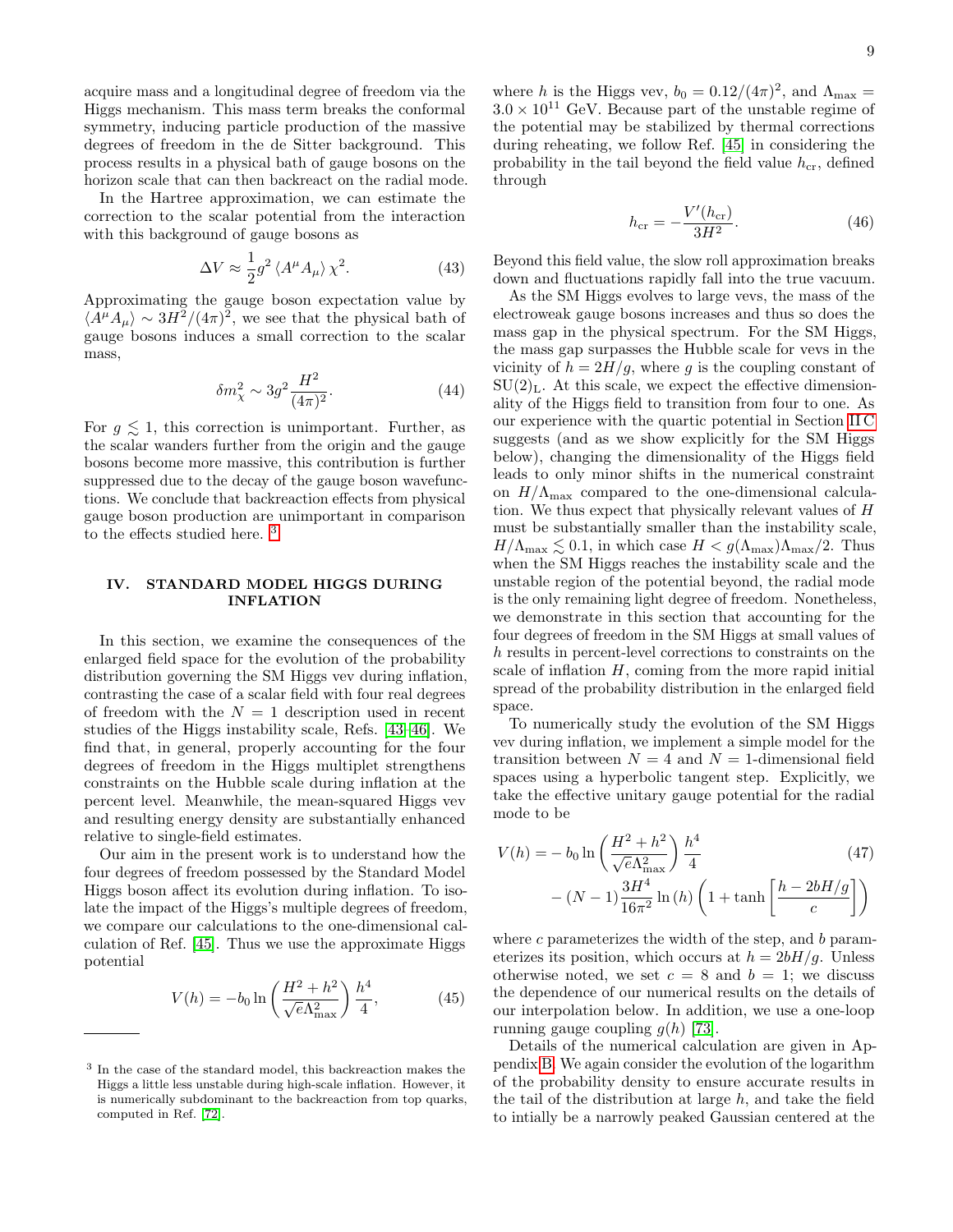

<span id="page-9-0"></span>FIG. 7. The maximum number of e-foldings permitted during inflation, as a function of the Hubble parameter during inflation H. Results are shown for scalar fields with  $N = 1$  (thin black) and  $N = 4$  (dashed blue) degrees of freedom moving in the SM Higgs potential of Eq. [\(45\)](#page-8-2). The dotted red curve ("gauged") corresponds to a field that interpolates between  $N = 4$  and  $N = 1$  degrees of freedom at  $2H/g$ .

origin. The maximum number of e-foldings permitted as a function of  $H/\Lambda_{\text{max}}$  is shown in Fig. [7.](#page-9-0) Here we show results for fields with dimensionality  $N = 1$  and  $N = 4$ held artificially constant throughout the field evolution, as well as the more physical case of a field that interpolates between  $N = 4$  degrees of freedom for  $h/H = \hat{\chi} \ll 2/g$ and  $N = 1$  degrees of freedom for  $\hat{\chi} \gg 2/g$  via Eq. [\(47\)](#page-8-3). Our results for  $N = 1$  agree well with those of Ref. [\[45\]](#page-15-26). For  $N = 4$ , the number of e-foldings permitted decreases, corresponding to stricter constraints on  $H/\Lambda_{\text{max}}$ . This faster increase of the probability to find the Higgs at catastrophically large vevs for  $N = 4$  is a consequence of both enhanced probability to find the field at larger vevs as well as more rapid evolution to the asymptotic value. At small values of  $H/\Lambda_{\text{max}}$ , where the probability distribution function is able to evolve for more e-foldings, the difference between  $N = 1$  and  $N = 4$  is more pronounced, as expected for the faster evolution seen in larger dimensional spaces. Overall, however, the differences between  $N = 1, N = 4$ , and the physical unitary gauge scenario are numerically small.

Observations typically require around 60 e-folds of in-flation to solve the horizon problem [\[74\]](#page-16-7), which for  $N = 1$ yields the condition  $H/\Lambda_{\text{max}} \lesssim 0.067$ , in agreement with Ref. [\[45\]](#page-15-26). However, when we account for the full degree of freedom content of the Standard Model Higgs, the constraint is strengthened slightly: our unitary gauge calculation requires  $H/\Lambda_{\text{max}} \lesssim 0.066$ . Consideration of this effect is thus important for precision determination of constraints on the inflationary scale H. We have checked that the unitary gauge results in Fig. [7](#page-9-0) are insensitive to the details of the transition from  $N = 4$  to  $N = 1$ , and in particular are insensitive to the specific values adopted for the parameters b and c in Eq.  $(47)$ . The results of



<span id="page-9-1"></span>FIG. 8. The average vev-squared of the Higgs field (top) and energy density in the Higgs field (bottom) as a function of e-folding number for a one-dimensional field (solid lines), four-dimensional field (dashed lines), and a unitary-gauge field (dotted lines) evolving in a radial potential given by Eq. [\(47\)](#page-8-3). We show the result for  $H/\Lambda_{\text{max}}$  taking values 0.055 (black), 0.07 (red), 0.085 (blue), and 0.1 (green) (from top to bottom for each set of curves on the upper panel, and from bottom to top on the lower panel). For these results, we set the interpolation parameters  $b = 1$  and  $c = 8$ .

Fig. [7](#page-9-0) do depend weakly on the choice of initial condition. As the initial condition becomes increasingly peaked at the origin, the number of allowed e-folds asymptotes to a fixed value, and thus for sufficiently narrow Gaussian initial conditions, the resulting constraint on the Hubble scale becomes independent of the initial conditions. We have checked that the initial conditions used in Fig. [7,](#page-9-0) given in Eqs. [\(B2\)](#page-14-6) and [\(B3\)](#page-14-5), yield constraints on the number of allowed e-folds that agree with the asymptotic values at the sub-percent level. For insufficiently peaked Gaussian initial conditions, however, the field expands more rapidly toward the unstable region of the potential, and accordingly fewer e-folds are allowed.

Although the enlarged dimensionality of the physical SM Higgs field space has only a small effect on the allowed scale of inflation, it has a more dramatic effect on the vev and the energy density stored in the field, similar to the results for the quartic potential in Sec. [II C.](#page-3-2) In Fig. [8](#page-9-1) we show the evolution of the vev and potential energy in the Higgs field computed from Eq. [\(46\)](#page-8-4). The four-dimensional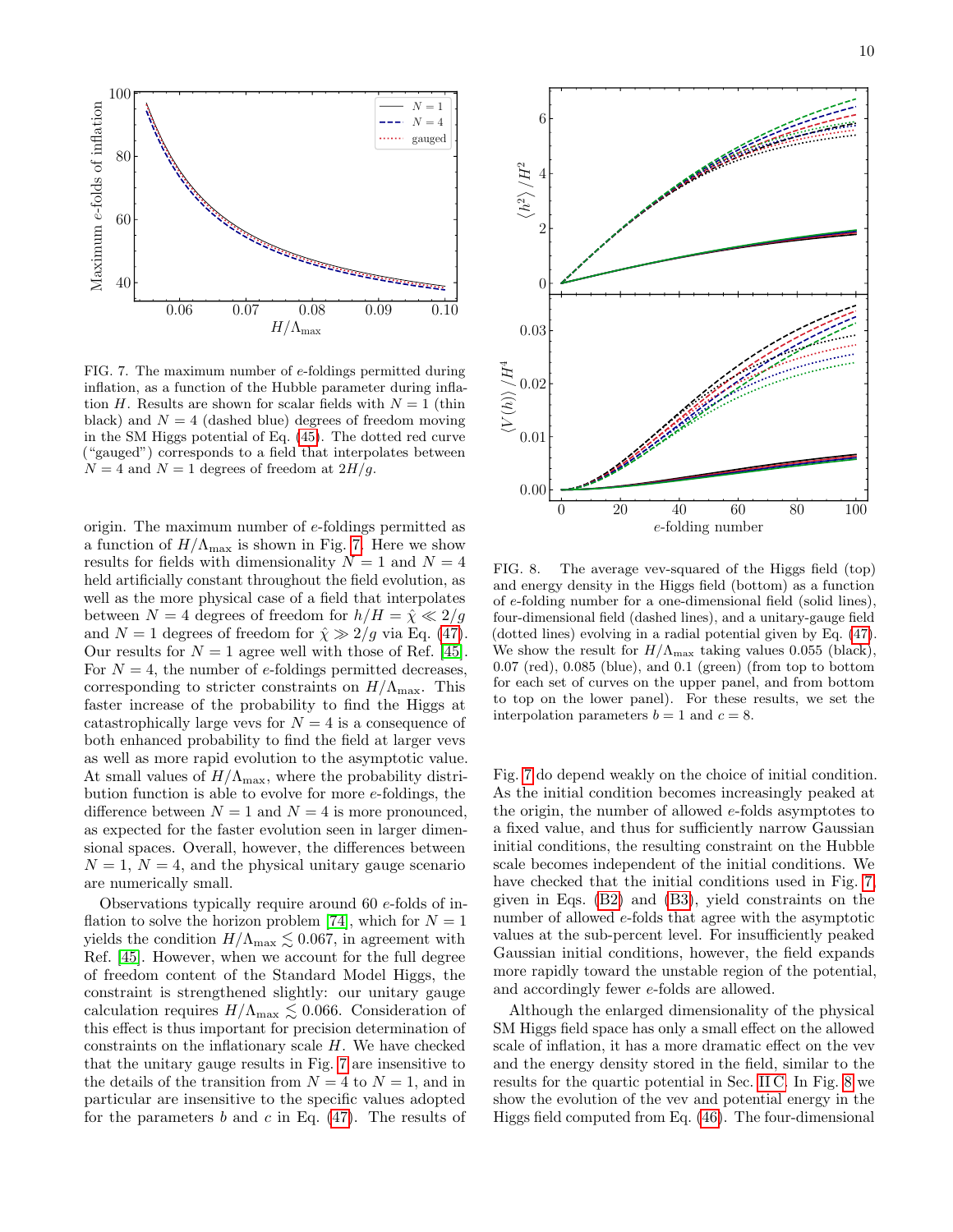field shows substantially larger vevs and energy densities than the one-dimensional field. Increasing  $N$  from 1 to 4 increases the energy density by a factor of ∼ 4, and the vev-squared by  $\sim$  3, broadly in line with the scalings derived for the quartic potential in Sec. [II C.](#page-3-2) However, a four-dimensional field moving in the SM Higgs potential also displays a more substantial dependence on the value of  $H/\Lambda_{\text{max}}$ , reflecting the more rapid evolution of the tails of the probability distribution function toward the non-quartic regions of the potential. The running of  $\lambda$ with the vev means that, for larger  $H/\Lambda_{\text{max}}$ , the field experiences a flatter potential at large  $\hat{\chi} = \chi/H$ . Thus for larger  $H/\Lambda_{\text{max}}$ , the Higgs is able to wander out to larger vevs relative to Hubble, while the expected energy density (in units of  $H<sup>4</sup>$ ) in the Higgs field decreases with increasing  $H/\Lambda_{\text{max}}$ .

As Fig. [8](#page-9-1) shows, the unitary gauge field (with our default implementation of the transition, Eq. [\(47\)](#page-8-3)) realizes a vev and an energy density much closer to those of the pure four-dimensional field than the one-dimensional field. Unfortunately, results for the vev and energy density are somewhat sensitive to the details of how the interpolation from four- to one-dimension in Eq. [\(47\)](#page-8-3) is implemented, as we show in more detail in Fig. [9.](#page-11-1) In particular, our results for the vev and energy density are relatively insensitive to the steepness of the transition, but they depend in detail on its location. This dependence occurs because the SM gauge bosons become massive before the Fokker-Planck equation is dominated by the gradient flow of the SM Higgs potential (see, e.g. Eq. [\(16\)](#page-2-5)). Moving the transition thus directly affects the duration of the evolution in the four-dimensional potential. Going beyond the parameterization of Eq. [\(47\)](#page-8-3) to a more precise calculation of the form of the turnover requires explicit loop computations in de Sitter space and is beyond the scope of this work; regardless of the remaining uncertainties, however, Fig. [8](#page-9-1) makes it clear that it is critical to include the full dimensionality of the Higgs field to estimate the mean properties of the field during inflation.

# <span id="page-10-0"></span>V. CONCLUSION

In this work, we have studied the stochastic evolution of the vev of a scalar field transforming in a linear representation of a continuous symmetry group in a de Sitter background. We generalized the derivation of the single-field Fokker-Planck equation to scenarios where the vev takes values in a flat, multi-dimensional field space. For gauged symmetries, we demonstrated how this multi-dimensional evolution is recovered in unitary gauge.

As a useful example, we considered in detail a scalar field with a pure quartic potential, which admits an analytical solution for the asymptotic probability distribution. Enlarging the dimensionality  $N$  of the field space has the important effects of (i) increasing the vev (as  $\sim N^{1/4}$ ), (ii) increasing the energy density stored in the scalar field (as  $N$ ), and (iii) making the approach to the asymptotic

Applying these insights to the more subtle case of the SM Higgs, we found that accounting for the enlarged field space of the physical Higgs boson near the origin in field space strengthens constraints on the scale of inflation at the percent level. Although the effect on the probability of the Higgs to obtain catastrophically large field values is small, the enlarged field space has a significant effect on the vev and energy density. Larger predicted vevs may have a significant effect on the duration of reheating [\[75\]](#page-16-8), with potential observational consequences in non-gaussianities created during Higgs-modulated reheating [\[76\]](#page-16-9), as well as on models which rely on the inflationary Higgs vev for baryogenesis [\[26](#page-15-9)[–28\]](#page-15-27).

The techniques developed here are applicable to any light scalar field, including curvatons [\[48](#page-15-18)[–51\]](#page-15-28). The enhanced vev, and particularly its faster approach to its equilibrium value, may be particularly relevant to these scenarios. Such a curvaton may evade the concerns of Ref. [\[77\]](#page-16-10), which demonstrated that the probability density of a real scalar curvaton may depart significantly from its de Sitter equilibrium form during slow roll inflation. We leave the full study of the vev of a multi-dimensional curvaton and its fluctuations for future work. Other interesting avenues for future investigation include studying the impact of the evolving dimensionality of the SM Higgs field on inflationary constraints in the presence of higher-dimensional operators, particularly since higherdimensional operators have been shown to magnify the impact of small deviations from the benchmark stochastic Higgs analysis in some cases [\[78\]](#page-16-11).

### ACKNOWLEDGMENTS

We thank Patrick Draper, Mark Hertzberg, and Lian-Tao Wang for useful discussions. The work of P.A. and L.P. was supported by the US Department of Energy through grant [de-sc0015655.](http://arxiv.org/abs/de-sc/0015655) The work of J.S. was supported in part by DOE Early Career grant [de-sc0017840.](http://arxiv.org/abs/de-sc/0017840) Z.J.W. is supported in part by the United States Department of Energy Computational Science Graduate Fellowship, provided under Grant No. DE-FG02-97ER25308. L.P. and J.S. thank the Aspen Center for Physics for hospitality and support through National Science Foundation grant PHY-1607611. P.A. thanks the Yukawa Institute for Theoretical Physics at Kyoto University, where some of this work was completed during the YITP-T-19-02 on "Resonant instabilities in cosmology." P.A. and Z.J.W. acknowledge the hospitality of the Kavli Institute for Theoretical Physics, which is supported in part by the National Science Foundation under Grant No. NSF-PHY-1748958.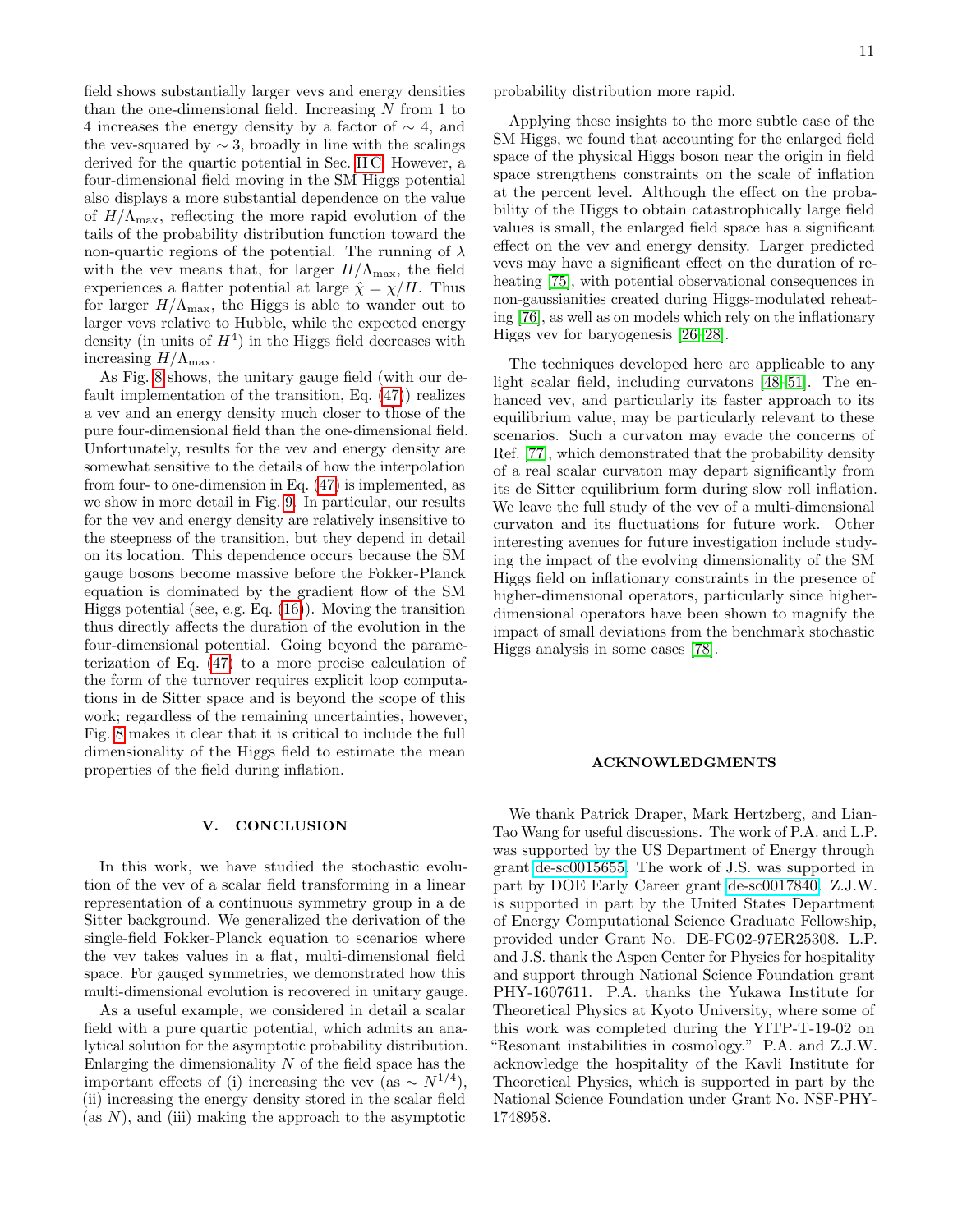

<span id="page-11-1"></span>FIG. 9. The evolution of the squared vev (top panels) and the averaged energy density (bottom panels) for fixed  $H/\Lambda_{\text{max}} = 0.055$ , varying the location and steepness of the transition function. In all cases, the lower, dotted and upper, solid black curves denote the ungauged  $N = 1$  and  $N = 4$  results, respectively. For the dashed colored curves, the left panels fix the steepness  $c = 32$  and vary the location b from 0.1 (lower, violet) to 1.3 (upper, red) in steps of  $\Delta b = 0.3$ . The right panels fix  $b = 1$  and vary c from  $c = 4$  (lower, green) through  $c = 64$  (upper, red) in factors of 2.

# <span id="page-11-0"></span>Appendix A: Eigenfunctions and eigenvalues for excited modes in a quartic potential

In this Appendix, we study the excited eigenfunctions and eigenvalues in the quartic potential. We begin by writing down the general Fokker-Planck equation for an SO(N) invariant potential, before showing numerically that higher dimensional field spaces lead to larger eigenvalues.

As Eq. [\(9\)](#page-2-1) shows, the contribution of each eigenmode to the probability distribution decays away as  $e^{-\Lambda_n(t-t_0)}$ . Consequently, the asymptotic distribution is given by the eigenmode with the eigenvalue of zero, while the approach to equilibrium is determined by the remaining eigenmodes. As we are interested in describing the approach to equilibrium, we consider in this appendix the higher eigenmodes, characterized by non-zero eigenvalues,  $\Lambda_{n,m,\dots} \neq 0$ , for a quartic potential.

We separate the mode functions  $\Phi_{n,m,...}$  into radial and angular parts. It is convenient to consider separately  $N =$ 2, which has only an azimuthal angle, and  $N \geq 3$ , which

additionally has polar angle(s), although for rotationally symmetric initial conditions, only rotationally invariant modes contribute to  $\rho(\chi_L)$ .

As in the case of a real scalar field, it is convenient when considering a quartic potential to introduce the rescaled variables [\[12\]](#page-15-0)

$$
\vec{\chi}_L = H\lambda^{-1/4}\vec{\tilde{\chi}}, \quad \text{and} \quad \Lambda_{n,\dots} = \lambda^{1/2}H\tilde{\Lambda}_{n,\dots}.
$$
 (A1)

We also introduce the rescaled mode functions

$$
\tilde{\Phi}_{n,m,...}(\vec{\tilde{\chi}}) \equiv \left(\frac{H}{\lambda^{1/4}}\right)^{N/2} \Phi_{n,m,...}(\vec{\tilde{\chi}})
$$
 (A2)

which obey the normalization condition

$$
\int d^N \tilde{\chi} \, \tilde{\Phi}_{n,m,...}(\vec{\tilde{\chi}}) \tilde{\Phi}_{n',m',...}^{\dagger}(\vec{\tilde{\chi}}) = \delta_{n,n'} \delta_{m,m'} \dots .
$$
 (A3)

From Eq. [\(12\)](#page-2-3), we see that these mode functions satisfy

$$
-\tilde{\nabla}^2 \tilde{\Phi}_{n,m,\dots} + \left[ (\vec{\tilde{\nabla}} v)^2 - \tilde{\nabla}^2 v \right] \tilde{\Phi}_{n,m,\dots} = 8\pi^2 \tilde{\Lambda}_{n,\dots} \tilde{\Phi}_{n,m,\dots},
$$
\n(A4)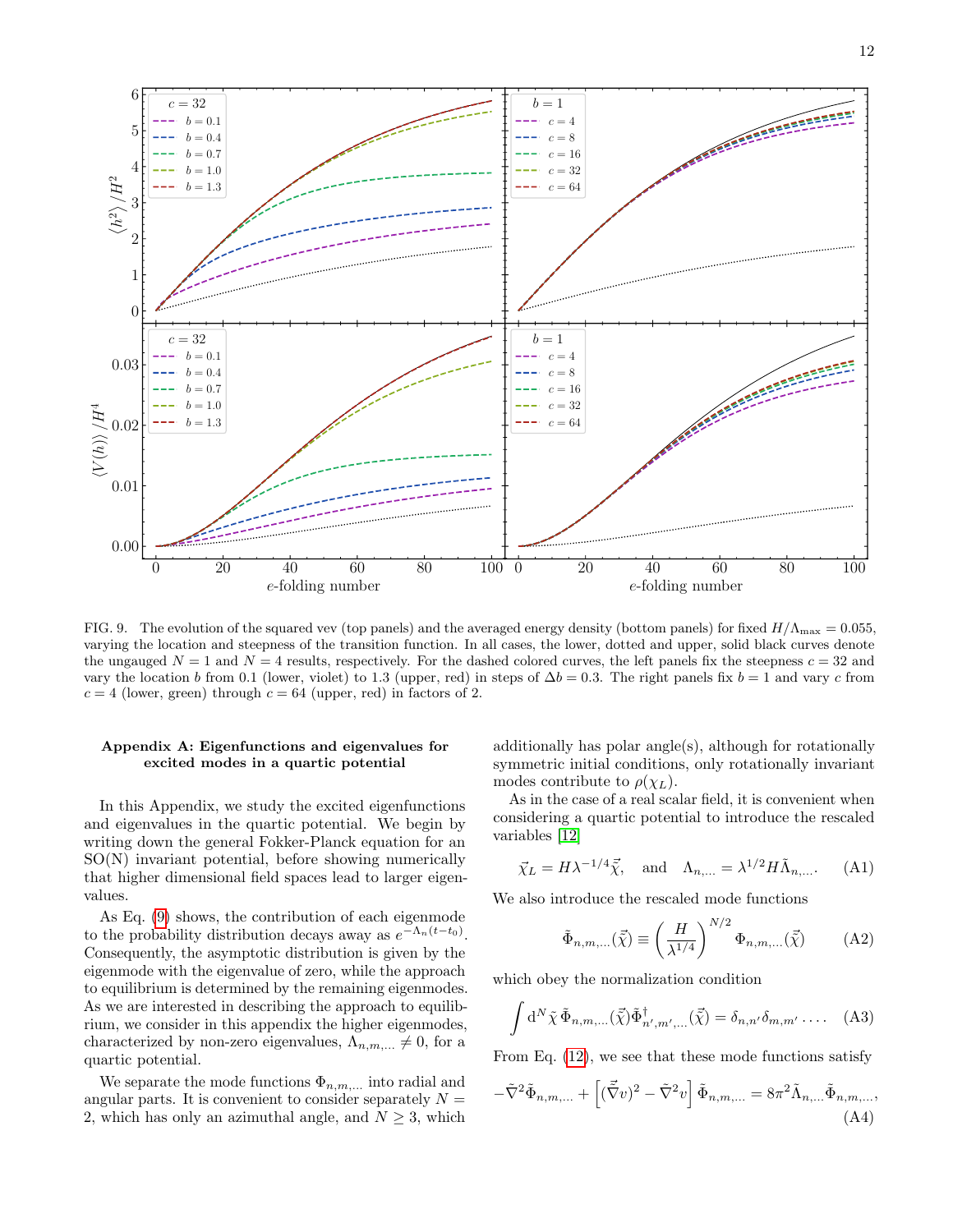where all explicit  $\lambda$  dependence has been removed by the rescaling. A straightforward generalization of the argument in Ref. [\[12\]](#page-15-0) shows that all eigenvalues  $\tilde{\Lambda}_{n,\dots}$  are non-negative.

The probability distribution over the rescaled field is  $\tilde{\rho}(\tilde{\chi}) = (H/\lambda^{1/4})^N \rho(\vec{\chi}_L)$ , with normalization condition

$$
\int \tilde{\rho}(\vec{\tilde{\chi}}) d^N \tilde{\chi} = 1.
$$
 (A5)

The expansion coefficients in the rescaled probability distribution are given by  $\tilde{a}_{n,m,...} = (H/\lambda^{1/4})^{N/2} a_{n,m,...}$ , where  $a_{n,m}$  are the expansion coefficients in Eq. [\(9\)](#page-2-1).

In the following subsections, we first study the eigenvalue equations for  $N = 2$  and  $N \geq 3$ . We then demon-strate in Sec. [A 3](#page-13-0) that modes with  $L \neq 0$  are unimportant if the initial condition is sufficiently localized near the origin. Finally, we present numerical studies of the lowest three eigenfunctions in Sec. [A 4.](#page-13-1)

1. 
$$
N = 2
$$
 (SO(2)  $\cong$  U(1))

We now consider the excited eigenmodes of a scalar field with two real degrees of freedom, which is appropriate to a field with a  $SO(N)$  or  $U(1)$  global symmetry. Again, we specialize to the quartic potential. We use polar coordinates on field space, with radial coordinate  $\tilde{\chi} = \sqrt{\vec{\tilde{\chi}} \cdot \vec{\tilde{\chi}}}$  and angular coordinate  $\phi$ . We introduce the ansatz

$$
\tilde{\Phi}_{n,\ell}(\vec{\tilde{\chi}}) = R_{n,\ell}(\tilde{\chi}) Y_{\ell}(\phi), \tag{A6}
$$

where as usual

$$
Y_{\ell}(\phi) = \frac{1}{\sqrt{2\pi}} e^{i\ell\phi},\tag{A7}
$$

with  $\int_0^{2\pi} d\phi Y_{\ell}(\phi) Y_{\ell'}^*(\phi) = \delta_{\ell,\ell'}.$ 

Due to the rotational symmetry of the Lagrangian, the potential, and hence v, depends only on  $\tilde{\chi}$ . Therefore,  $R_{n,\ell}$  satisfies the equation

$$
8\pi^2 \tilde{\Lambda}_{n\ell} R_{n,\ell} = -\left[ R''_{n,\ell} + \frac{R'_{n,\ell}}{\tilde{\chi}} - \frac{\ell^2}{\tilde{\chi}^2} R_{n,\ell} \right] + \left[ (v')^2 - v'' - \frac{v'}{\tilde{\chi}} \right] R_{n,\ell}.
$$
 (A8)

For the quartic potential, this is

$$
8\pi^2 \tilde{\Lambda}_{n\ell} R_{n,\ell} = -R''_{n,\ell} - \frac{R'_{n,\ell}}{\tilde{\chi}} + \frac{\ell^2}{\tilde{\chi}^2} R_{n,\ell} + \left[ \frac{16\pi^4 \tilde{\chi}^6}{9} - 4\pi^2 \tilde{\chi}^2 - \frac{4\pi^2 \tilde{\chi}^2}{3} \right] R_{n,\ell}.
$$
 (A9)

This equation can be solved numerically to find the eigenvalues and their corresponding eigenmodes, as we discuss further below.

# 2. SO(N) with  $N \geq 3$

We now turn our attention to scalar fields with more than three real degrees of freedom. Our coordinates are  $\tilde{\chi} = \sqrt{\vec{\tilde{\chi}} \cdot \vec{\tilde{\chi}}}$ , which serves as a radial coordinate in the field space, and the angular variables  $\phi, \theta_1, \theta_2, \dots$ , which characterize positions on the sphere  $S^{N-1}$ . The Laplacian operator can be decomposed as:

$$
\tilde{\nabla}^2 = \frac{\partial^2}{\partial \tilde{\chi}^2} + \frac{N-1}{\tilde{\chi}} \frac{\partial}{\partial \tilde{\chi}} + \frac{1}{\tilde{\chi}^2} \nabla_{S^{N-1}}^2,\tag{A10}
$$

where  $\nabla_{S^{N-1}}^2$  is the Laplacian on the  $N-1$ -sphere. This operator can be expressed inductively, starting with the familiar 2-sphere case,

$$
\nabla_{S^2}^2 = \frac{1}{\sin \theta_1} \frac{\partial}{\partial \theta_1} \left( \sin \theta_1 \frac{\partial}{\partial \theta_1} \right) + \frac{1}{\sin^2 \theta_1} \frac{\partial^2}{\partial \phi^2}, \quad \text{(A11)}
$$

$$
\nabla_{S^{N+1}}^2 = \frac{1}{\sin^N \theta_N} \frac{\partial}{\partial \theta_N} \left( \sin^N \theta_N \frac{\partial}{\partial \theta_N} \right) + \frac{1}{\sin^2 \theta_N} \nabla_{S^N}^2.
$$

The eigenfunctions of  $\nabla_{S_{N-1}}^2$  are generalized (or scalar) spherical harmonics, which have the eigenvalues

$$
\nabla_{S^{N-1}}^2 Y_{m,\ell_1,\ell_2,...}(\phi,\theta_1,\theta_2,...) = -L(L+N-2). \tag{A12}
$$

where  $L = \ell_{\text{max}}$  is the maximum of  $\ell_1, \ell_2, \ldots$ . These spherical harmonics can be expressed in terms of Legendre functions [\[79\]](#page-16-12),

$$
Y_{m,\ell_1 \leq \ell_2 \leq \dots L}(\phi, \theta_1, \theta_2, \dots) = \frac{1}{\sqrt{2\pi}} e^{im\phi} \prod_{j=1}^{N-2} j_{+1} \bar{P}_{\ell_j}^{\ell_{j-1}}(\theta_j),
$$
\n(A13)

where  $\ell_0 \equiv m$ ,  $|m| \leq \min(\ell_i)$  and

$$
j\bar{P}_L^{\ell}(\theta) = \sqrt{\frac{2L+j-1}{2} \frac{(L+\ell+j-2)!}{(L-\ell)!}} (\sin \theta)^{\frac{(2-j)}{2}} \times P_{L+\frac{j-2}{2}}^{-(\ell+\frac{j-2}{2})} (\cos \theta). \tag{A14}
$$

These spherical harmonics satisfy the normalization con-dition<sup>[4](#page-12-0)</sup>

<span id="page-12-1"></span>
$$
\int d\Omega^{N-1} Y_{m,\ell_1,\ell_2,...} Y_{m',\ell'_1,\ell'_2,...}^* = \delta_{m,m'} \delta_{\ell_1,\ell'_1} \dots (A15)
$$

We make the ansatz that the mode functions may be decomposed in terms of these harmonics as

$$
\tilde{\Phi}_{n,m,...}(\tilde{\chi},\phi,\theta_1,\dots) = R_{n,L}(\tilde{\chi})Y_{m,\ell_1,...}(\phi,\theta_1,\dots). \tag{A16}
$$

<span id="page-12-0"></span><sup>&</sup>lt;sup>4</sup> These agree with the familiar  $N = 3$  spherical harmonics up to factors of  $(-1)^m$ , which are the Condon-Shortly phases and do not affect orthonormality.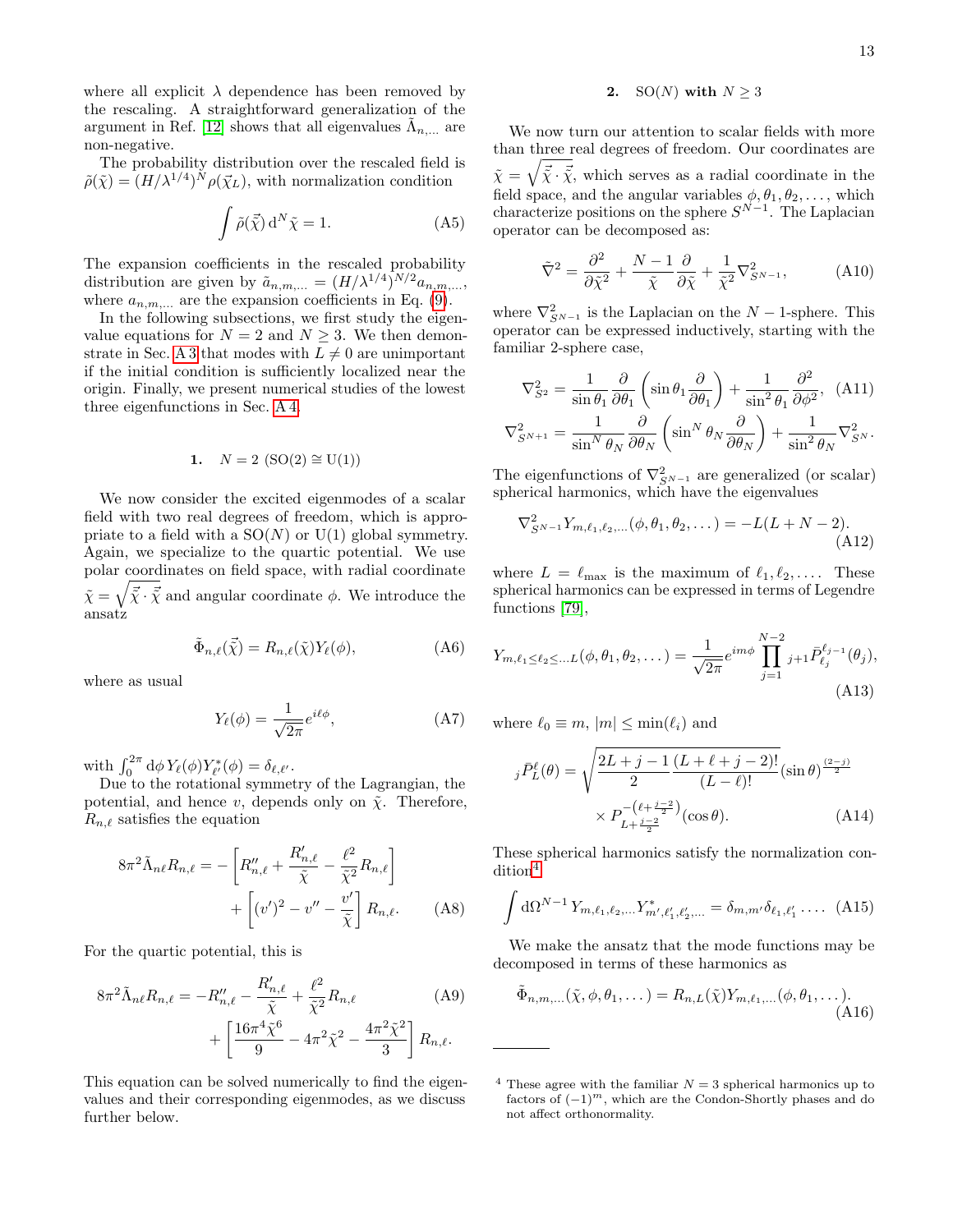Using the rotational invariance of v,  $R_{n,L}$  satisfies the differential equation

$$
8\pi^2 \tilde{\Lambda}_{n,L} R_{n,L} = \left[ (v')^2 - \left( v'' + \frac{N-1}{\tilde{\chi}} v' \right) \right] R_{n,L} \quad (A17)
$$

$$
- \left[ R''_{n,L} + \frac{N-1}{\tilde{\chi}} R'_{n,L} - \frac{L}{\tilde{\chi}^2} (L+N-2) R_{n,L} \right].
$$

Note that setting  $N = 2$  and  $L = \ell$  recovers Eq. [\(A8\)](#page-12-1).

Again this differential equation can be studied numerically, which we discuss below.

# <span id="page-13-0"></span>3. Contribution of  $L \neq 0$  to the probability density

Modes with  $L \neq 0$  do not contribute if the initial conditions are spherically symmetric. Recall that the contribution from each mode is determined by the coefficients  $\tilde{a}_{n,m,\dots}$ . In general, the coefficients are determined by the initial condition at time  $t = t_0$ , as

<span id="page-13-2"></span>
$$
\tilde{a}_{n,m,\dots} = \int \mathrm{d}^N \tilde{\chi} \,\tilde{\rho}(\vec{\tilde{\chi}}, t_0) e^{v(\vec{\tilde{\chi}})} \tilde{\Phi}_{n,m,\dots}(\vec{\tilde{\chi}}). \tag{A18}
$$

The orthogonality of the generalized spherical harmonics immediately imposes that  $\tilde{a}_{n,m,\dots}$  is zero for  $L \neq 0$  if the initial state is spherically symmetric.

We can show more generally that if the initial vev is localized near the origin, the  $L = 0$  contribution dominates the probability density  $\rho$ . Since the vev is localized, we seek the behavior of  $R_{n,L}(\tilde{\chi})$  in the small  $\tilde{\chi}$  limit. In this limit, Eq. [\(A18\)](#page-13-2) becomes

$$
-R_{n,L}'' - \frac{N-1}{\tilde{\chi}}R_{n,L}' + \frac{L(L+N-2)}{\tilde{\chi}^2}R_{n,L} = 0.
$$
 (A19)

As can be seen from Eq. [\(A8\)](#page-12-1), this equation also holds for  $N = 2$  with  $L = 1$ . Because  $L + N - 2 \geq 0$ , the differential equation has the solution

$$
R_{n,L} = c_1 \tilde{\chi}^L + c_2 \tilde{\chi}^{-L-N+2}.
$$
 (A20)

For  $L > 0$ , we must have  $c_2 = 0$ , because  $\tilde{\chi}^{-L-N+2} \rightarrow$  $\infty$  as  $\chi \to 0$ , in which case  $c_2 \neq 0$  would make the eigenfunction non-normalizable. This leaves us with

$$
R_{n,L} \propto \tilde{\chi}^L \tag{A21}
$$

at small  $\tilde{\chi}$ . Since  $\tilde{a}_{n,m,\ell_1,...}$  is determined by the overlap of the mode with the initial condition, it is suppressed for  $L \neq 0$  when the initial condition is localized near the origin. Consequently, we ignore eigenmodes with  $L \neq 0$ throughout this work.

We note that this follows from Eq. [\(A18\)](#page-13-2) and does not depend on the functional form of v. Therefore, this result applies to any potential that depends only on the radial field coordinate.



<span id="page-13-3"></span>FIG. 10.  $R_0(\tilde{\chi})$  (top),  $R_{1,0}(\tilde{\chi})$  (middle),  $R_{2,0}(\tilde{\chi})$  (bottom), for a real field with  $Z_2$  symmetry,  $SO(2)$  symmetry, and  $SO(3)$ symmetry.

# <span id="page-13-1"></span>4. Numerical Mode Functions

In this subsection we present a numerical study of the eigenmodes  $R_{n,0}$  for  $n > 0$ . For numerical computation, it is convenient to work with the functions

$$
R_{n,L}(\tilde{\chi}) = G_{n,L}(\tilde{\chi})e^{-v(\tilde{\chi})},\tag{A22}
$$

which satisfy the differential equation

$$
8\pi^{2}\tilde{\Lambda}_{n,L}G_{n,L} = -G''_{n,L} + 2v'G'_{n,L} - \frac{N-1}{\tilde{\chi}}G'_{n,L} + \frac{L(L+N-2)}{\tilde{\chi}^{2}}G_{n,L}.
$$
 (A23)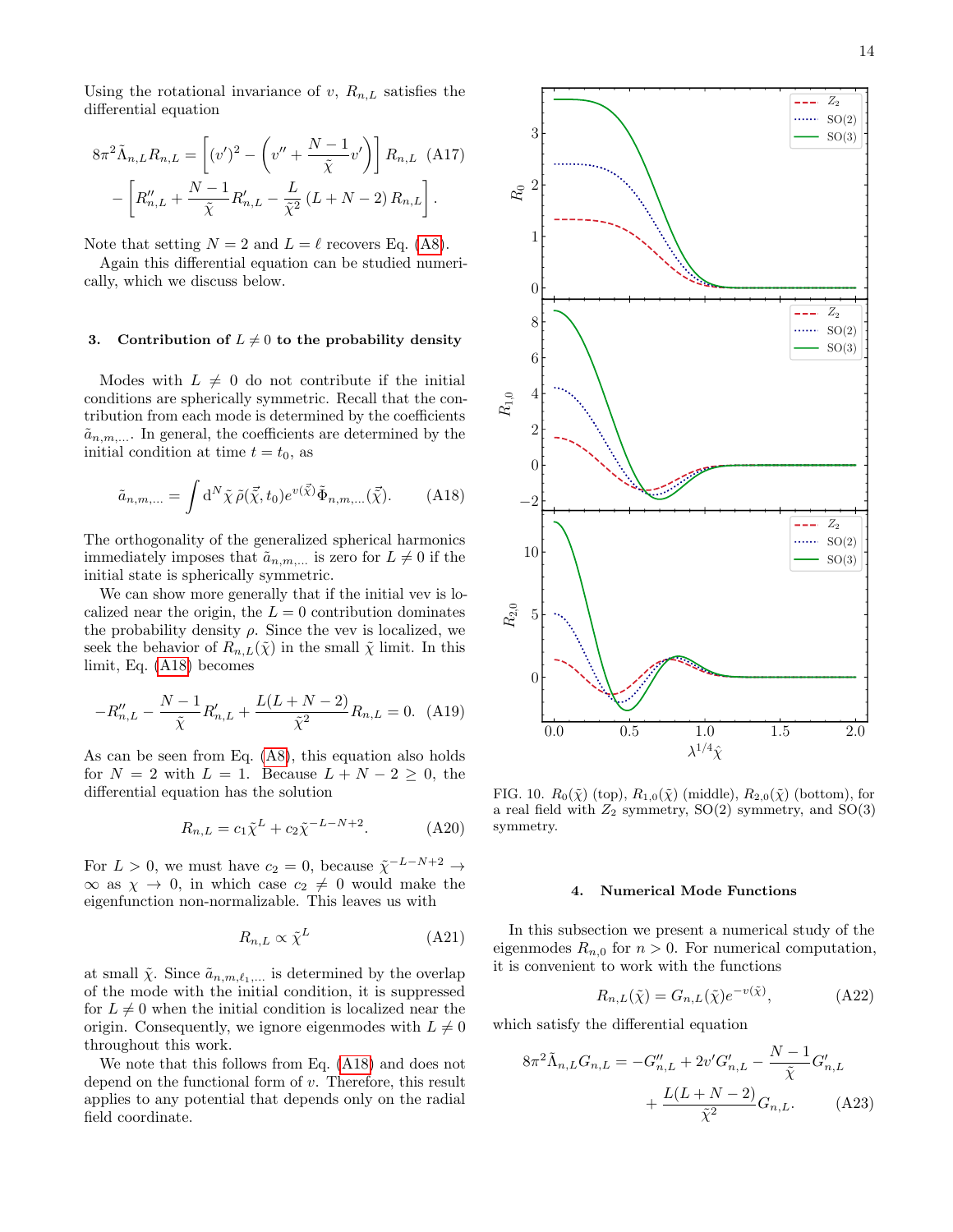For a single field, the first two non-zero eigenvalues are  $\tilde{\Lambda}_{1,0} = 0.0889$  and  $\tilde{\Lambda}_{2,0} = 0.289$  (in agreement with Ref.  $[12]$ ). For  $SO(2)$ , we find that the lowest eigenvalues are  $\tilde{\Lambda}_{1,0} = 0.3656$ , and  $\tilde{\Lambda}_{2,0} = 0.933$ , and for SO(3), we find  $\tilde{\Lambda}_{1,0} = 0.4344$ , and  $\tilde{\Lambda}_{2,0} = 1.034$ . As N increases, so do the corresponding eigenvalues. Since the eigenvalues enter the probability distribution function  $\rho$  through the factor  $e^{-\Lambda_n(t-t_0)}$ , this increase in the eigenvalues causes the contribution of the higher modes to decay away more rapidly with increasing N.

Finally, for completeness, we discuss the corresponding eigenfunctions, shown in Fig. [10.](#page-13-3) As the symmetry group becomes larger, features in the mode functions are shifted to larger  $\tilde{\chi}$  and the vev accordingly wanders to larger values, as we saw for the zero mode.

### <span id="page-14-4"></span>Appendix B: Numerical methods

In this appendix we present our numerical implementation to solve the Fokker-Planck equation. The scalar potential for fixed one- and four-dimensional theories is given in Eq. [\(45\)](#page-8-2), and for unitary gauge in Eq. [\(47\)](#page-8-3), and the field value which solves Eq. [\(46\)](#page-8-4) defines the tail of the distribution. We also solve the Fokker-Planck equation for the pure quartic potential, Eq. [\(24\)](#page-3-3). In each case, we numerically solve the differential equation for the natural logarithm of the probability distribution,<sup>[5](#page-14-7)</sup>

$$
\frac{\partial X}{\partial \hat{t}} = \frac{(N + 2\hat{\chi}v' - 1)}{8\pi^2 \hat{\chi}} \frac{\partial X}{\partial \hat{\chi}} + \frac{1}{8\pi^2} \left( \left( \frac{\partial X}{\partial \hat{\chi}} \right)^2 + \frac{\partial^2 X}{\partial \hat{\chi}^2} \right) + \frac{(N - 1)v' + \hat{\chi}v''}{4\pi^2 \hat{\chi}},
$$
(B1)

where  $\hat{\chi} = h/H$  is the rescaled vev.

For our initial condition, we set the probability distri-

bution as an  $n$ -dimensional Gaussian,

$$
\rho(h,0) = \frac{1}{\left(2\pi \left\langle h^2 \right\rangle\right)^{N/2}} \exp\left(-\frac{h^2}{2 \left\langle h^2 \right\rangle}\right) \tag{B2}
$$

where

<span id="page-14-6"></span><span id="page-14-5"></span>
$$
\langle h^2 \rangle = \frac{H^2 \tanh\left(\frac{\sqrt{2\lambda}}{8(2\pi)}\right)}{(2\pi)\sqrt{2\lambda}}.\tag{B3}
$$

For the SM Higgs,  $\lambda$  can be found by evaluating Eq. [\(45\)](#page-8-2) at  $H = 0$ . With  $N = 1$ , this is identical to the initial condition used in Ref. [\[45\]](#page-15-26).

We numerically solve Eq. [\(B1\)](#page-14-8) using SciPy's DOP853 routine [\[80,](#page-16-13) [81\]](#page-16-14) with fourth-order finite differencing for derivatives with respect to  $\hat{\chi}$ . We impose the same bound-ary conditions as [\[45\]](#page-15-26), namely, that  $\partial X/\partial \chi = \chi \partial^2 X/\partial \chi^2$ , which is satisfied by the Gaussian initial condition. Because the initial conditions are sharply peaked near  $\chi = 0$ , we use a grid spanning  $(0, \hat{\chi}_{\text{max}}]$  whose spacing increases geometrically from  $\hat{\chi}_{\text{max}}/N_1$  at  $\hat{\chi}=0$  to  $\hat{\chi}_{\text{max}}/N_2$  at  $\hat{\chi} = \hat{\chi}_{\text{max}}$ , in practice choosing  $N_1 = 8N_2$ . Doing so provides an excellent compromise between computational cost and accuracy and produces solutions which satisfy the probability normalization constraint to a higher precision than using a uniform grid.

For the pure-quartic and SM Higgs models we choose  $N_2 = 384$  and 512, respectively, checking that all of our results are consistent with  $N_2 = 256$  and 384. For the quartic model, we set  $\hat{\chi}_{\text{max}}$  to be a multiple of the critical value predicted analytically by Eq. [\(32\)](#page-5-6), finding a factor of 1.2 to be sufficiently large. Similarly, for the SM Higgs model we set  $\hat{\chi}_{\max}$  to be 1.4 times the critical value defined in Eq. [\(46\)](#page-8-4). In both cases we verified that increasing the size of the domain has a negligible effect on our results; in particular, the results presented in Figs. [5](#page-6-1) and [7](#page-9-0) change by no more than one part in  $10^3$ .

<span id="page-14-8"></span>Finally, we cross-checked results for the pure  $N = 1$  and  $N = 4$  cases using MATHEMATICA, imposing boundary conditions that required  $(i)$  the slope of  $X$  matches the slope of the Gaussian initial condition near the origin, and (ii)  $X(\chi_{\text{max}}, t)$  is equal to a large negative number (the results are insensitive to the exact value chosen). Our results agree with those from the above method to within a percent.

<span id="page-14-0"></span>[1] Y. Akrami et al. (Planck), (2018), [arXiv:1807.06211](http://arxiv.org/abs/1807.06211) [\[astro-ph.CO\].](http://arxiv.org/abs/1807.06211)

- <span id="page-14-1"></span>[2] V. F. Mukhanov and G. V. Chibisov, JETP Lett. 33, 532 (1981), [Pisma Zh. Eksp. Teor. Fiz.33,549(1981)].
- [3] A. H. Guth and S. Y. Pi, [Phys. Rev. Lett.](http://dx.doi.org/10.1103/PhysRevLett.49.1110) 49, 1110 (1982).
- [4] S. W. Hawking, Phys. Lett. **B115**[, 295 \(1982\).](http://dx.doi.org/10.1016/0370-2693(82)90373-2)
- <span id="page-14-2"></span>[5] J. M. Bardeen, P. J. Steinhardt, and M. S. Turner, [Phys.](http://dx.doi.org/10.1103/PhysRevD.28.679) Rev. D28[, 679 \(1983\).](http://dx.doi.org/10.1103/PhysRevD.28.679)
- <span id="page-14-3"></span>[6] A. A. Starobinsky, In \*De Vega, H.j. ( Ed.), Sanchez, N. ( Ed.): Field Theory, Quantum Gravity and Strings\*, 107-126. Proceedings of a Seminar Series Held at DAPHE, Observatoire de Meudon, and LPTHE, Université Pierre

<span id="page-14-7"></span><sup>5</sup> When studying the SM Higgs in unitary gauge, we rescale the probability distribution by a factor of  $\chi^3$  to match that for the  $N = 4$  case, as (initially)  $\rho$  has most of its support in the region that is effectively 4-dimensional. Note that this rescaling also alters the boundary condition specified below.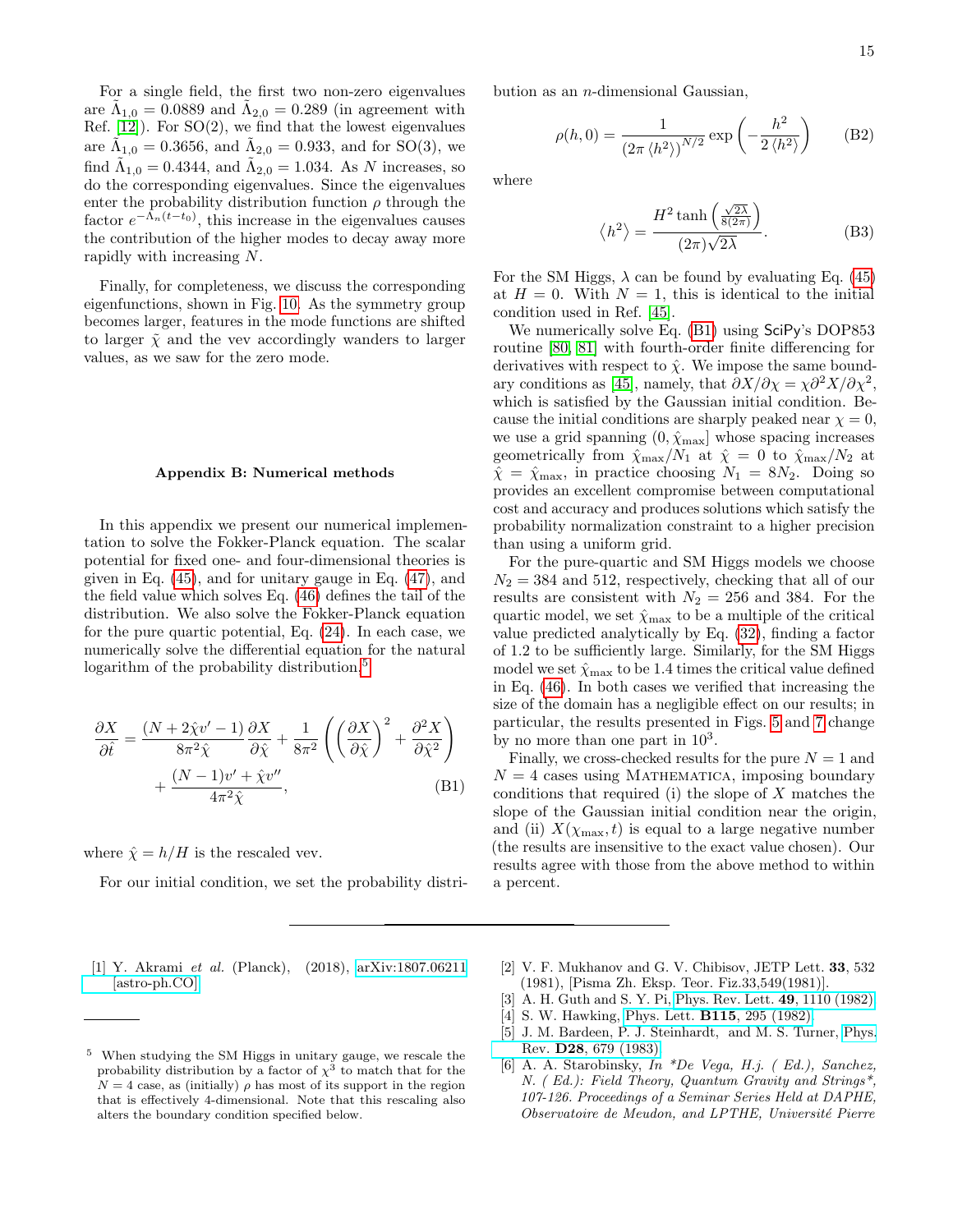et Marie Curie, Paris, Between October 1984 and October 1985., [Lect. Notes Phys.](http://dx.doi.org/ 10.1007/3-540-16452-9_6) 246, 107 (1986).

- [7] S.-J. Rey, Nucl. Phys. B284[, 706 \(1987\).](http://dx.doi.org/10.1016/0550-3213(87)90058-7)
- [8] M. Sasaki, Y. Nambu, and K.-i. Nakao, [Nucl. Phys.](http://dx.doi.org/10.1016/0550-3213(88)90132-0) B308[, 868 \(1988\).](http://dx.doi.org/10.1016/0550-3213(88)90132-0)
- [9] Y. Nambu and M. Sasaki, Phys. Lett. **B219**[, 240 \(1989\).](http://dx.doi.org/10.1016/0370-2693(89)90385-7)
- [10] M. Morikawa, Phys. Rev. **D42**[, 1027 \(1990\).](http://dx.doi.org/10.1103/PhysRevD.42.1027)
- [11] A. D. Linde, Nucl. Phys. B372[, 421 \(1992\),](http://dx.doi.org/10.1016/0550-3213(92)90326-7) [arXiv:hep](http://arxiv.org/abs/hep-th/9110037)[th/9110037 \[hep-th\].](http://arxiv.org/abs/hep-th/9110037)
- <span id="page-15-0"></span>[12] A. A. Starobinsky and J. Yokoyama, [Phys. Rev.](http://dx.doi.org/10.1103/PhysRevD.50.6357) D50, [6357 \(1994\),](http://dx.doi.org/10.1103/PhysRevD.50.6357) [arXiv:astro-ph/9407016 \[astro-ph\].](http://arxiv.org/abs/astro-ph/9407016)
- <span id="page-15-1"></span>[13] A. De Simone and A. Riotto, JCAP 1302[, 014 \(2013\),](http://dx.doi.org/10.1088/1475-7516/2013/02/014) [arXiv:1208.1344 \[hep-ph\].](http://arxiv.org/abs/1208.1344)
- [14] T. Kunimitsu and J. Yokoyama, [Phys. Rev.](http://dx.doi.org/10.1103/PhysRevD.86.083541) D86, 083541 [\(2012\),](http://dx.doi.org/10.1103/PhysRevD.86.083541) [arXiv:1208.2316 \[hep-ph\].](http://arxiv.org/abs/1208.2316)
- [15] K.-Y. Choi and Q.-G. Huang, [Phys. Rev.](http://dx.doi.org/10.1103/PhysRevD.87.043501) D87, 043501 [\(2013\),](http://dx.doi.org/10.1103/PhysRevD.87.043501) [arXiv:1209.2277 \[hep-ph\].](http://arxiv.org/abs/1209.2277)
- [16] K. Enqvist, T. Meriniemi, and S. Nurmi, [JCAP](http://dx.doi.org/10.1088/1475-7516/2013/10/057) 1310, [057 \(2013\),](http://dx.doi.org/10.1088/1475-7516/2013/10/057) [arXiv:1306.4511 \[hep-ph\].](http://arxiv.org/abs/1306.4511)
- <span id="page-15-2"></span>[17] K. Enqvist, T. Meriniemi, and S. Nurmi, [JCAP](http://dx.doi.org/10.1088/1475-7516/2014/07/025) 1407, [025 \(2014\),](http://dx.doi.org/10.1088/1475-7516/2014/07/025) [arXiv:1404.3699 \[hep-ph\].](http://arxiv.org/abs/1404.3699)
- <span id="page-15-3"></span>[18] D. G. Figueroa, J. Garcia-Bellido, and F. Torrenti, Phys. Rev. D92[, 083511 \(2015\),](http://dx.doi.org/10.1103/PhysRevD.92.083511) [arXiv:1504.04600 \[astro](http://arxiv.org/abs/1504.04600)[ph.CO\].](http://arxiv.org/abs/1504.04600)
- [19] D. G. Figueroa and C. T. Byrnes, [Phys. Lett.](http://dx.doi.org/10.1016/j.physletb.2017.01.059) B767, 272 [\(2017\),](http://dx.doi.org/10.1016/j.physletb.2017.01.059) [arXiv:1604.03905 \[hep-ph\].](http://arxiv.org/abs/1604.03905)
- <span id="page-15-4"></span>[20] D. G. Figueroa, A. Rajantie, and F. Torrenti, [Phys. Rev.](http://dx.doi.org/10.1103/PhysRevD.98.023532) D98[, 023532 \(2018\),](http://dx.doi.org/10.1103/PhysRevD.98.023532) [arXiv:1709.00398 \[astro-ph.CO\].](http://arxiv.org/abs/1709.00398)
- <span id="page-15-5"></span>[21] D. G. Figueroa, JHEP 11[, 145 \(2014\),](http://dx.doi.org/10.1007/JHEP11(2014)145) [arXiv:1402.1345](http://arxiv.org/abs/1402.1345) [\[astro-ph.CO\].](http://arxiv.org/abs/1402.1345)
- [22] D. G. Figueroa, J. García-Bellido, and F. Torrentí, Phys. Rev. D93[, 103521 \(2016\),](http://dx.doi.org/10.1103/PhysRevD.93.103521) [arXiv:1602.03085 \[astro](http://arxiv.org/abs/1602.03085)[ph.CO\].](http://arxiv.org/abs/1602.03085)
- <span id="page-15-6"></span>[23] J. R. Espinosa, D. Racco, and A. Riotto, [JCAP](http://dx.doi.org/10.1088/1475-7516/2018/09/012) 1809, [012 \(2018\),](http://dx.doi.org/10.1088/1475-7516/2018/09/012) [arXiv:1804.07732 \[hep-ph\].](http://arxiv.org/abs/1804.07732)
- <span id="page-15-7"></span>[24] J. R. Espinosa, D. Racco, and A. Riotto, [Phys. Rev. Lett.](http://dx.doi.org/10.1103/PhysRevLett.120.121301) 120[, 121301 \(2018\),](http://dx.doi.org/10.1103/PhysRevLett.120.121301) [arXiv:1710.11196 \[hep-ph\].](http://arxiv.org/abs/1710.11196)
- <span id="page-15-8"></span>[25] S. Passaglia, W. Hu, and H. Motohashi, (2019), [arXiv:1912.02682 \[astro-ph.CO\].](http://arxiv.org/abs/1912.02682)
- <span id="page-15-9"></span>[26] A. Kusenko, L. Pearce, and L. Yang, [Phys. Rev. Lett.](http://dx.doi.org/10.1103/PhysRevLett.114.061302) 114[, 061302 \(2015\),](http://dx.doi.org/10.1103/PhysRevLett.114.061302) [arXiv:1410.0722 \[hep-ph\].](http://arxiv.org/abs/1410.0722)
- [27] L. Pearce, L. Yang, A. Kusenko, and M. Peloso, [Phys.](http://dx.doi.org/10.1103/PhysRevD.92.023509) Rev. D92[, 023509 \(2015\),](http://dx.doi.org/10.1103/PhysRevD.92.023509) [arXiv:1505.02461 \[hep-ph\].](http://arxiv.org/abs/1505.02461)
- <span id="page-15-27"></span>[28] L. Yang, L. Pearce, and A. Kusenko, [Phys. Rev.](http://dx.doi.org/10.1103/PhysRevD.92.043506) D92, [043506 \(2015\),](http://dx.doi.org/10.1103/PhysRevD.92.043506) [arXiv:1505.07912 \[hep-ph\].](http://arxiv.org/abs/1505.07912)
- <span id="page-15-10"></span>[29] P. Adshead and E. I. Sfakianakis, [Phys. Rev. Lett.](http://dx.doi.org/10.1103/PhysRevLett.116.091301) 116, [091301 \(2016\),](http://dx.doi.org/10.1103/PhysRevLett.116.091301) [arXiv:1508.00881 \[hep-ph\].](http://arxiv.org/abs/1508.00881)
- <span id="page-15-11"></span>[30] M. Sher, Phys. Rept. **179**[, 273 \(1989\).](http://dx.doi.org/10.1016/0370-1573(89)90061-6)
- [31] M. Sher, Phys. Lett. B317[, 159 \(1993\),](http://dx.doi.org/10.1016/0370-2693(94)91078-2, 10.1016/0370-2693(93)91586-C) [Addendum: Phys. Lett.B331,448(1994)], [arXiv:hep-ph/9307342 \[hep-ph\].](http://arxiv.org/abs/hep-ph/9307342)
- [32] J. A. Casas, J. R. Espinosa, and M. Quiros, [Phys. Lett.](http://dx.doi.org/10.1016/0370-2693(94)01404-Z) B342[, 171 \(1995\),](http://dx.doi.org/10.1016/0370-2693(94)01404-Z) [arXiv:hep-ph/9409458 \[hep-ph\].](http://arxiv.org/abs/hep-ph/9409458)
- <span id="page-15-12"></span>[33] G. Altarelli and G. Isidori, Phys. Lett. **B337**[, 141 \(1994\).](http://dx.doi.org/10.1016/0370-2693(94)91458-3)
- <span id="page-15-13"></span>[34] J. A. Casas, J. R. Espinosa, and M. Quiros, [Phys. Lett.](http://dx.doi.org/10.1016/0370-2693(96)00682-X) B382[, 374 \(1996\),](http://dx.doi.org/10.1016/0370-2693(96)00682-X) [arXiv:hep-ph/9603227 \[hep-ph\].](http://arxiv.org/abs/hep-ph/9603227)
- [35] G. Isidori, G. Ridolfi, and A. Strumia, [Nucl. Phys.](http://dx.doi.org/10.1016/S0550-3213(01)00302-9) **B609**, [387 \(2001\),](http://dx.doi.org/10.1016/S0550-3213(01)00302-9) [arXiv:hep-ph/0104016 \[hep-ph\].](http://arxiv.org/abs/hep-ph/0104016)
- [36] G. Isidori, V. S. Rychkov, A. Strumia, and N. Tetradis, Phys. Rev. D77[, 025034 \(2008\),](http://dx.doi.org/10.1103/PhysRevD.77.025034) [arXiv:0712.0242 \[hep-ph\].](http://arxiv.org/abs/0712.0242)
- [37] J. Ellis, J. R. Espinosa, G. F. Giudice, A. Hoecker, and A. Riotto, Phys. Lett. B679[, 369 \(2009\),](http://dx.doi.org/ 10.1016/j.physletb.2009.07.054) [arXiv:0906.0954](http://arxiv.org/abs/0906.0954) [\[hep-ph\].](http://arxiv.org/abs/0906.0954)
- [38] J. Elias-Miro, J. R. Espinosa, G. F. Giudice, G. Isidori, A. Riotto, and A. Strumia, Phys. Lett. B709[, 222 \(2012\),](http://dx.doi.org/ 10.1016/j.physletb.2012.02.013)

[arXiv:1112.3022 \[hep-ph\].](http://arxiv.org/abs/1112.3022)

- [39] G. Degrassi, S. Di Vita, J. Elias-Miro, J. R. Espinosa, G. F. Giudice, G. Isidori, and A. Strumia, [JHEP](http://dx.doi.org/ 10.1007/JHEP08(2012)098) 08, 098 [\(2012\),](http://dx.doi.org/ 10.1007/JHEP08(2012)098) [arXiv:1205.6497 \[hep-ph\].](http://arxiv.org/abs/1205.6497)
- [40] D. Buttazzo, G. Degrassi, P. P. Giardino, G. F. Giudice, F. Sala, A. Salvio, and A. Strumia, JHEP 12[, 089 \(2013\),](http://dx.doi.org/10.1007/JHEP12(2013)089) [arXiv:1307.3536 \[hep-ph\].](http://arxiv.org/abs/1307.3536)
- [41] V. Branchina and E. Messina, [Phys. Rev. Lett.](http://dx.doi.org/10.1103/PhysRevLett.111.241801) 111, [241801 \(2013\),](http://dx.doi.org/10.1103/PhysRevLett.111.241801) [arXiv:1307.5193 \[hep-ph\].](http://arxiv.org/abs/1307.5193)
- <span id="page-15-14"></span>[42] A. V. Bednyakov, B. A. Kniehl, A. F. Pikelner, and O. L. Veretin, [Phys. Rev. Lett.](http://dx.doi.org/10.1103/PhysRevLett.115.201802) 115, 201802 (2015), [arXiv:1507.08833 \[hep-ph\].](http://arxiv.org/abs/1507.08833)
- <span id="page-15-15"></span>[43] J. R. Espinosa, G. F. Giudice, E. Morgante, A. Riotto, L. Senatore, A. Strumia, and N. Tetradis, [JHEP](http://dx.doi.org/ 10.1007/JHEP09(2015)174) 09, 174 [\(2015\),](http://dx.doi.org/ 10.1007/JHEP09(2015)174) [arXiv:1505.04825 \[hep-ph\].](http://arxiv.org/abs/1505.04825)
- [44] J. Kearney, H. Yoo, and K. M. Zurek, [Phys. Rev.](http://dx.doi.org/10.1103/PhysRevD.91.123537) D91, [123537 \(2015\),](http://dx.doi.org/10.1103/PhysRevD.91.123537) [arXiv:1503.05193 \[hep-th\].](http://arxiv.org/abs/1503.05193)
- <span id="page-15-26"></span>[45] W. E. East, J. Kearney, B. Shakya, H. Yoo, and K. M. Zurek, Phys. Rev. D95[, 023526 \(2017\),](http://dx.doi.org/ 10.1103/PhysRevD.95.023526) [Phys. Rev.D95,023526(2017)], [arXiv:1607.00381 \[hep-ph\].](http://arxiv.org/abs/1607.00381)
- <span id="page-15-16"></span>[46] K. Kohri and H. Matsui, Phys. Rev. D98[, 103521 \(2018\),](http://dx.doi.org/10.1103/PhysRevD.98.103521) [arXiv:1704.06884 \[hep-ph\].](http://arxiv.org/abs/1704.06884)
- <span id="page-15-17"></span>[47] G. Kane, K. Sinha, and S. Watson, [Int. J. Mod. Phys.](http://dx.doi.org/10.1142/S0218271815300220) D24[, 1530022 \(2015\),](http://dx.doi.org/10.1142/S0218271815300220) [arXiv:1502.07746 \[hep-th\].](http://arxiv.org/abs/1502.07746)
- <span id="page-15-18"></span>[48] A. D. Linde and V. F. Mukhanov, [Phys. Rev.](http://dx.doi.org/10.1103/PhysRevD.56.R535) D56, R535 [\(1997\),](http://dx.doi.org/10.1103/PhysRevD.56.R535) [arXiv:astro-ph/9610219 \[astro-ph\].](http://arxiv.org/abs/astro-ph/9610219)
- [49] K. Enqvist and M. S. Sloth, Nucl. Phys. **B626**[, 395 \(2002\),](http://dx.doi.org/10.1016/S0550-3213(02)00043-3) [arXiv:hep-ph/0109214 \[hep-ph\].](http://arxiv.org/abs/hep-ph/0109214)
- [50] D. H. Lyth and D. Wands, [Phys. Lett.](http://dx.doi.org/10.1016/S0370-2693(01)01366-1) **B524**, 5 (2002), [arXiv:hep-ph/0110002 \[hep-ph\].](http://arxiv.org/abs/hep-ph/0110002)
- <span id="page-15-28"></span>[51] T. Moroi and T. Takahashi, [Phys. Lett.](http://dx.doi.org/10.1016/S0370-2693(02)02070-1, 10.1016/S0370-2693(01)01295-3) B522, 215 [\(2001\),](http://dx.doi.org/10.1016/S0370-2693(02)02070-1, 10.1016/S0370-2693(01)01295-3) [Erratum: Phys. Lett.B539,303(2002)], [arXiv:hep](http://arxiv.org/abs/hep-ph/0110096)[ph/0110096 \[hep-ph\].](http://arxiv.org/abs/hep-ph/0110096)
- <span id="page-15-19"></span>[52] D. H. Lyth, C. Ungarelli, and D. Wands, [Phys. Rev.](http://dx.doi.org/10.1103/PhysRevD.67.023503) D67[, 023503 \(2003\),](http://dx.doi.org/10.1103/PhysRevD.67.023503) [arXiv:astro-ph/0208055 \[astro-ph\].](http://arxiv.org/abs/astro-ph/0208055)
- <span id="page-15-20"></span>[53] D. J. H. Chung, P. Crotty, E. W. Kolb, and A. Riotto, Phys. Rev. D64[, 043503 \(2001\),](http://dx.doi.org/10.1103/PhysRevD.64.043503) [arXiv:hep-ph/0104100](http://arxiv.org/abs/hep-ph/0104100) [\[hep-ph\].](http://arxiv.org/abs/hep-ph/0104100)
- [54] D. J. H. Chung, E. W. Kolb, A. Riotto, and L. Senatore, Phys. Rev. D72[, 023511 \(2005\),](http://dx.doi.org/10.1103/PhysRevD.72.023511) [arXiv:astro-ph/0411468](http://arxiv.org/abs/astro-ph/0411468) [\[astro-ph\].](http://arxiv.org/abs/astro-ph/0411468)
- [55] S. Nurmi, T. Tenkanen, and K. Tuominen, [JCAP](http://dx.doi.org/10.1088/1475-7516/2015/11/001) 1511, [001 \(2015\),](http://dx.doi.org/10.1088/1475-7516/2015/11/001) [arXiv:1506.04048 \[astro-ph.CO\].](http://arxiv.org/abs/1506.04048)
- [56] K. Enqvist, R. J. Hardwick, T. Tenkanen, V. Vennin, and D. Wands, JCAP 02[, 006 \(2018\),](http://dx.doi.org/ 10.1088/1475-7516/2018/02/006) [arXiv:1711.07344](http://arxiv.org/abs/1711.07344) [\[astro-ph.CO\].](http://arxiv.org/abs/1711.07344)
- [57] G. Alonso-Álvarez and J. Jaeckel, JCAP  $1810$ [, 022 \(2018\),](http://dx.doi.org/ 10.1088/1475-7516/2018/10/022) [arXiv:1807.09785 \[hep-ph\].](http://arxiv.org/abs/1807.09785)
- [58] T. Markkanen, A. Rajantie, and T. Tenkanen, [Phys. Rev.](http://dx.doi.org/10.1103/PhysRevD.98.123532) D98[, 123532 \(2018\),](http://dx.doi.org/10.1103/PhysRevD.98.123532) [arXiv:1811.02586 \[astro-ph.CO\].](http://arxiv.org/abs/1811.02586)
- <span id="page-15-21"></span>[59] T. Tenkanen, [Phys. Rev. Lett.](http://dx.doi.org/10.1103/PhysRevLett.123.061302) 123, 061302 (2019), [arXiv:1905.01214 \[astro-ph.CO\].](http://arxiv.org/abs/1905.01214)
- <span id="page-15-22"></span>[60] J. Preskill, M. B. Wise, and F. Wilczek, [Phys. Lett.](http://dx.doi.org/10.1016/0370-2693(83)90637-8) 120B[, 127 \(1983\).](http://dx.doi.org/10.1016/0370-2693(83)90637-8)
- [61] L. F. Abbott and P. Sikivie, Phys. Lett. 120B[, 133 \(1983\).](http://dx.doi.org/10.1016/0370-2693(83)90638-X)
- [62] M. Dine and W. Fischler, Phys. Lett. **120B**[, 137 \(1983\).](http://dx.doi.org/10.1016/0370-2693(83)90639-1)
- [63] P. W. Graham and A. Scherlis, [Phys. Rev.](http://dx.doi.org/10.1103/PhysRevD.98.035017) **D98**, 035017 [\(2018\),](http://dx.doi.org/10.1103/PhysRevD.98.035017) [arXiv:1805.07362 \[hep-ph\].](http://arxiv.org/abs/1805.07362)
- <span id="page-15-23"></span>[64] F. Takahashi, W. Yin, and A. H. Guth, [Phys. Rev.](http://dx.doi.org/10.1103/PhysRevD.98.015042) **D98**, [015042 \(2018\),](http://dx.doi.org/10.1103/PhysRevD.98.015042) [arXiv:1805.08763 \[hep-ph\].](http://arxiv.org/abs/1805.08763)
- <span id="page-15-24"></span>[65] M. P. Hertzberg and M. Jain, [Phys. Rev.](http://dx.doi.org/10.1103/PhysRevD.99.065015) D99, 065015 [\(2019\),](http://dx.doi.org/10.1103/PhysRevD.99.065015) [arXiv:1807.05233 \[hep-th\].](http://arxiv.org/abs/1807.05233)
- <span id="page-15-25"></span>[66] M. Jain and M. P. Hertzberg, (2019), [arXiv:1910.04664](http://arxiv.org/abs/1910.04664)